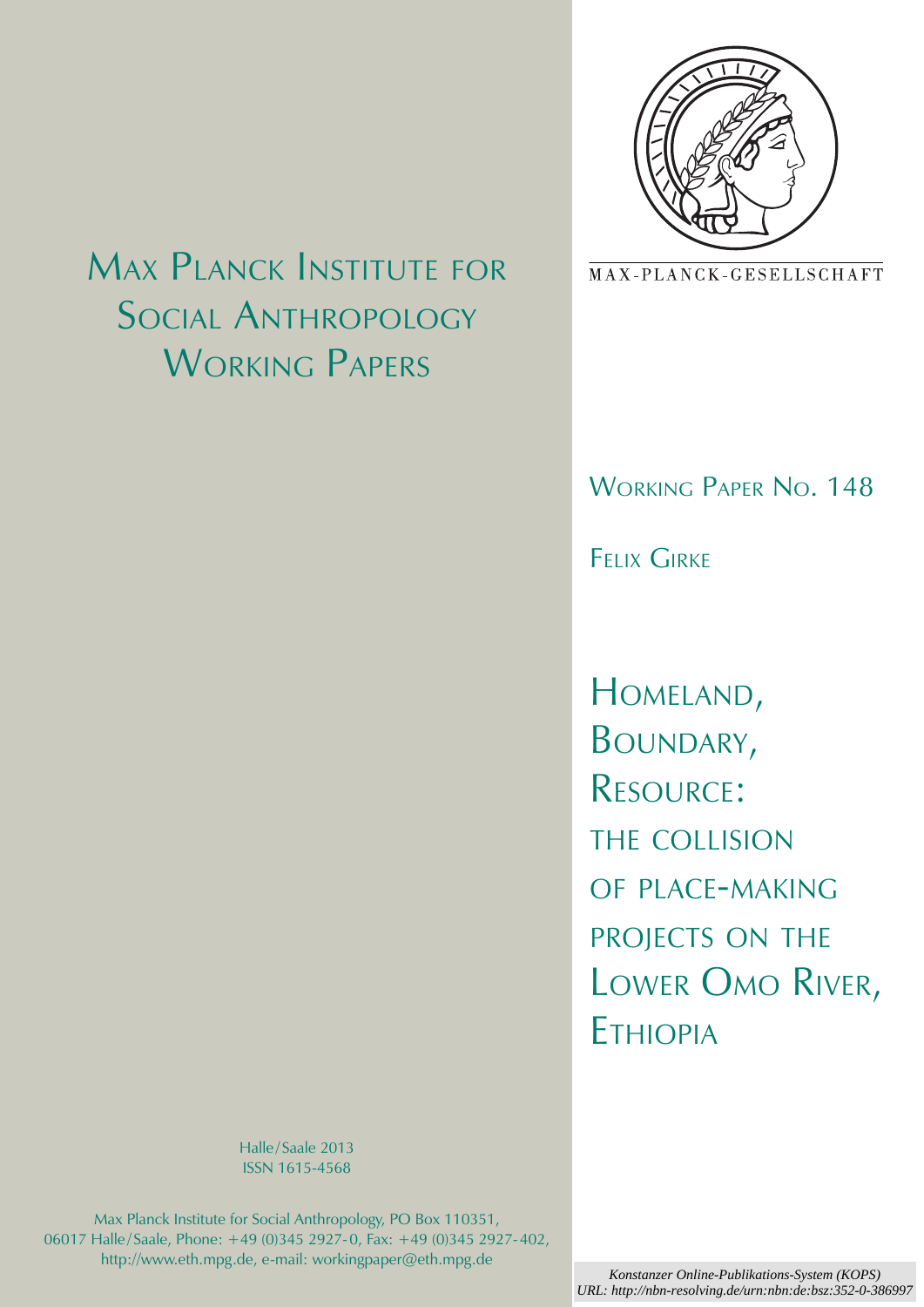# **Homeland, Boundary, Resource: the collision of place-making projects on the Lower Omo River, Ethiopia<sup>1</sup>**

*Felix Girke<sup>2</sup>*

# **Abstract**

1

The construction of the Gibe III Dam on the Omo River in Ethiopia brings three place-making projects into view: for its agropastoralist inhabitants, the Omo Valley is a homeland constitutive of their identity and the basis of their survival; for the regional administration, the Omo Valley is expected to work as a boundary between feuding groups; and for the distant centre, the Omo Valley is an untapped and untamed resource that is of central importance for the development and electrification of the country. These three projects not only reveal fundamentally different views on people and land, but also clash in that their implementation is incommensurable. It is projected that the damming of the river will finally undermine the subsistence production of the local groups and force them to be dependent on aid. As this final place-making project proceeds, it erases the local people"s efforts over the last centuries to retain autonomy and agency by cultivating the Ethiopian frontier, which is the Omo Valley.

<sup>1</sup> These ideas were first presented at the conference *Ethnicisation of Politics and Governance in the Borderlands and the State in the Horn of Africa* at Njoro, Kenya, in July 2009, an event co-organised by the Max Planck Institute for Social Anthropology. With inadvertent parallelism, the formal structure, regional focus, and general argument of this text bear similarity to David Turton's draft paper "Wilderness, wasteland or home. Three ways of perceiving the Lower Omo Valley", given at a workshop in Oxford in September 2009, which I also attended, eventually published as Turton (2011). As regards content, the reader will find significant and sufficient differences. The two papers should be taken as complementary comments on current developments. Jon Abbink (2012) added his strong voice to the conversation as well. I thank the Njoro conference participants as well as Jon Abbink and David Turton for comments. Special mention needs to go to Echi Christina Gabbert and Oliver Tappe, who have gone above and beyond their duty as appointed readers to suggest improvements to this paper. For further developments, I refer to the "Lands of the Future Initiative"

within Department 'Integration and Conflict' at the Max Planck Institute for Social Anthropology.<br><sup>2</sup> Felix Girke is a research coordinator at the Centre for Interdisciplinary Area Studies, Martin Luther University Halle-Wittenberg, e-mail: felix.girke@zirs.uni-halle.de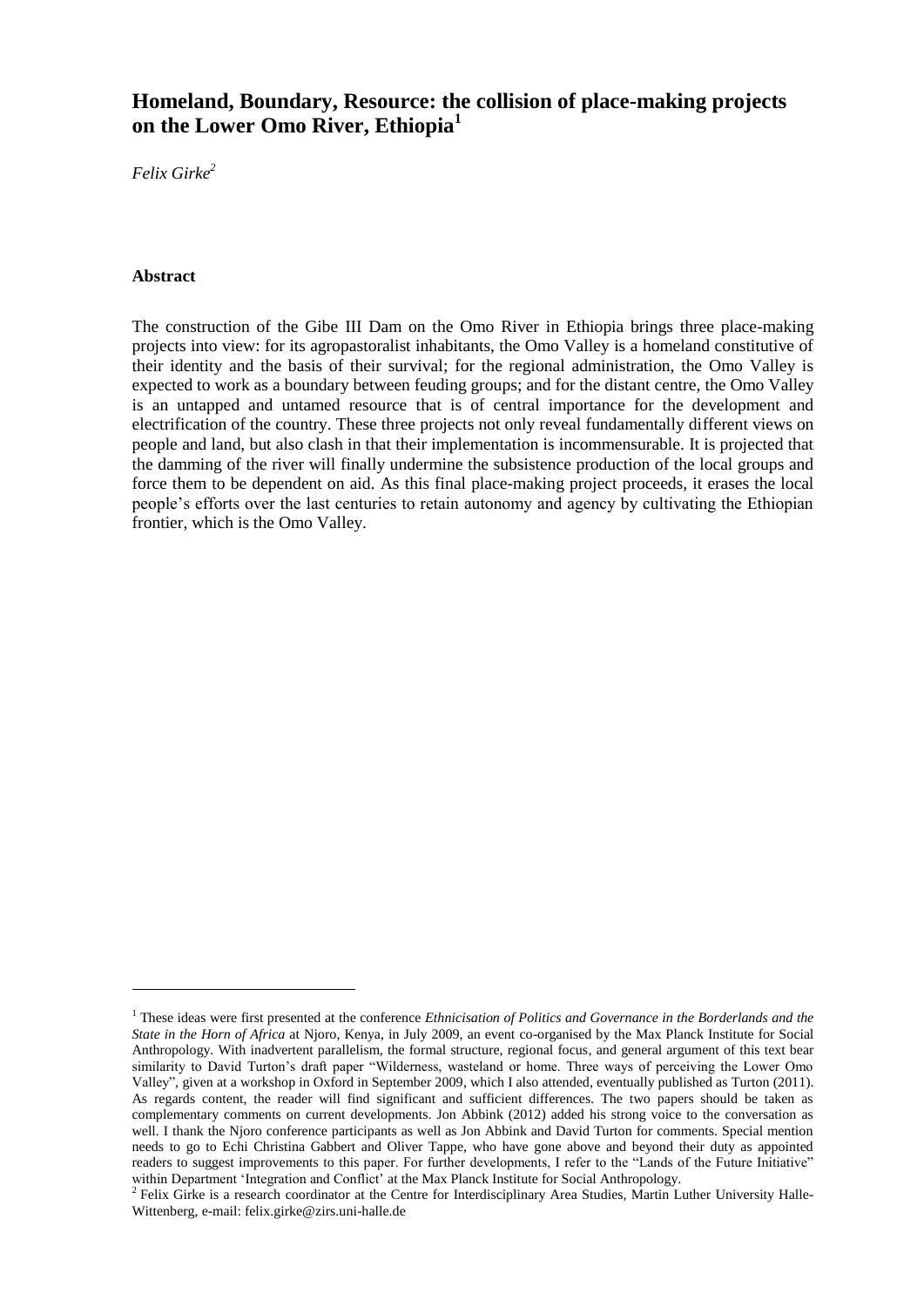# **Imaginary Rivers**

1

 $\overline{2}$ 

The size, shape, and appearance of the Omo River change considerably as it meanders down from the Ethiopian Highlands towards Lake Turkana in Kenya. With the many confluents joining the river proper, the change in topography and altitude and the incredible fluctuation in sheer volume over the seasons (Butzer 1971; Matsuda 1996: 14), it comes as no surprise that the wide and calm Omo Delta bears no obvious similarity to the white water rapids rushing through narrow gorges further upriver – a "converse of fixity  $(...)$  always in motion, always flexing", as has been said of the River Rhine (Western 2004: 80). An old joke has it that it was always very easy to find someone doing a feasibility study for a bridge across the Omo River, but very difficult to find somebody actually building such a bridge; up until today all these plans have come to naught, in part due to the volatility of fluvial dynamics. The Lower Omo, ever since the region came to be within the borders of Greater Ethiopia by Emperor Menelik's conquest, has been peripheral, hard to get to: malaria-ridden, hot, inhospitable, rugged, rather "illegible" and difficult to govern for the succession of state-bodies from Menelik until today. Still, it provides a habitat and an opportunity for subsistence production for hundreds of thousands of people, and as it is the main input for Lake Turkana (which lies largely in Kenya), its importance crosses national boundaries even. To speak of "the Omo River" (or, any river) as if it were one thing, a unity, an entity, is a shorthand born out of a human cognitive disposition towards continuity and contiguity, today embellished with legal, literary, pragmatic, and ideological aspects.

In the following, I portray three more specific conceptions of the Omo River Valley, existing in synchronic and parallel discursive and experiential universes, all balancing perception and imagination. Even as they clash, they are kept rhetorically separated. These conceptions, as they are propagated, defended, or simply lived, sometimes echo one another, and one can find traces of each in each. Still, as revealed by the place-making projects in which they are put to work, they seem to be quite irreconcilable. This "putting them to work" forms the core of my text, as I trace which conception is voiced or implemented by whom, where, and when, in which larger context, and I offer suggestions as to their interplay and its relevance.

As given away by the title, these three different ways, the three different "logics," so to speak, to perceive the river, are succinctly summarised as "homeland", "boundary", and "resource." The Omo River is a "homeland" for a number of local populations along its lower course, some of which have for a long time attracted intense anthropologic attention.<sup>3</sup> As I ground my examples in my personal research experience, the focus lies on the Kara and Nyangatom. Both are considered as political bodies (polities) and as populations (people inhabiting an area) who depend predominantly on the

<sup>&</sup>lt;sup>3</sup> South Omo anthropology has strongly contributed to the anthropological corpus and to general theory, as particularly evidenced by the work by David Turton (group and conflict theory, visual anthropology), Jon Abbink (group and conflict theory), Ivo Strecker and Jean Lydall (dialogical anthropology, visual anthropology, rhetoric culture theory), Uri Almagor (alliances, age- and generation-sets), Serge Tornay (age- and generation-sets, dialogical anthropology) and Don Donham (economic/marxist anthropology). Japanese scholars have worked on the region as well, and while much of their work is in Japanese, a number of papers have appeared in English as well. At this time, more contributions on various groups and regional dynamics are being offered by a younger generation of scholars, mostly affiliated with the South Omo Museum and Research Center (SORC) in Jinka (http://www.uni-mainz.de/Organisationen/SORC/). The Department "Integration and Conflict" of the Max Planck Institute for Social Anthropology in Halle/Saale under its Director Günther Schlee stands out as an institution for research in southern Ethiopia, enabling a large number of junior scholars to pursue PhD research and finalise their theses, including me, but also for example Echi C. Gabbert and Fekadu Adugna. My research in and around Kara took place between 2003 and 2008, and included one full-year stay beginning February 2006.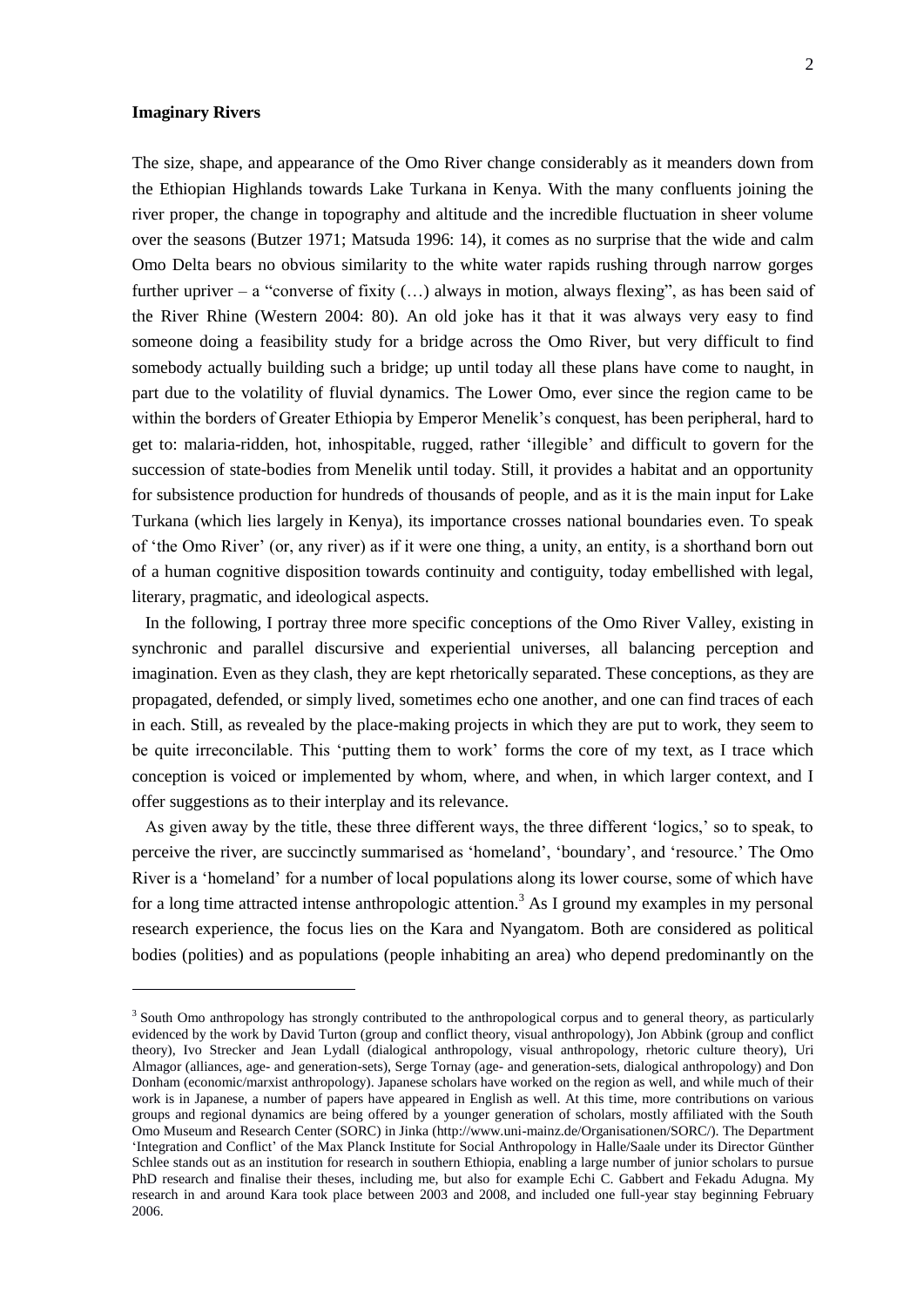seasonal rise and fall of the Omo River for their livelihood and sense of existential autonomy. As the only major perennial source of water in the region, the Omo River already has great relevance for their pastoral production, but incomparably more so for their subsistence-securing, small-scale natural irrigation riverbank agriculture (i.e., flood-retreat/recessional farming, see Matsuda 1996 for a useful overview). It is also between these two groups, the Kara and the Nyangatom, that the regional administration hoped to establish the Omo River as a territorial and legal boundary. The Lower Omo Valley has been only tentatively pacified, and Kara and Nyangatom have for some decades been locked in a pernicious conflict (see Girke 2008b). This, then, is of central importance for the workings of governance in the militarised "tribal zone" of southwestern Ethiopia, and its spill-overs into Kenya. The perspective popularised by Ferguson and Whitehead (2000: xxiif), which emphasises "a systematic effect in the production of warfare and conflict, as expansive state systems encountered socially distinct and smaller-scale political communities", is today usefully supplemented by the thorough, comparative and materialist efforts by James C. Scott. In his recent volume focusing on the highland regions of the Southeast Asian mainland (there called "Zomia"), he provides a vocabulary and a toolkit to systematically look at such marginal regions as the Lower Omo as "shatter zones or zones of refuge" (Scott 2009: x). Such 'shatter zones' are culturally and linguistically extremely heterogeneous, strikingly so in the case of South Omo, and have not only been shaped and stimulated into conflict by an expanding state, but are actually largely populated by groups which have (in their historical iterations) tried to escape from the oppressive taxation and *corvée* demands of a domination-bent, manpower-seeking centre. Arguably, the Lower Omo is a highly relevant example for such dynamics – as I discuss later, while our historical record is spotty, the evidence points to rather recent such dynamics, which all have to do with topography, climate, and agriculture. From a third vantage point still further away, i.e., the distant national centre, where the electrification of Ethiopia is being planned, the Omo has come to be seen as a "resource," a potentiality, which can today be tamed and made usable by means of hydroelectric dams. This high modernist technocratic endeavour, then, sees the Omo River as an untapped resource, which will bring the electric light of modernity to power-starved Ethiopia. Aptly, Nina Laurie (2004) reminds us of the "poetry of big dams", the very male fascination with such mega-projects, which today in many places has fallen away, outweighed by the multitude of disappointing failures and the plight of the affected residents, indigenes, or else. Not so in Ethiopia: that the dam will also allegedly damn the populations of South Omo by stopping the annual flood has caused an international uproar, which again has triggered denial as well as an "anti-imperialist" and quite vociferous backlash from Ethiopia. Carr (2012: 39) holds that criticism of this so-called "Pride of Ethiopia" is "taken to be against national security". The dam project, then, is as intrinsically related to questions of governance as to hydrology.<sup>4</sup>

All of these perspectives are partial, and my renderings of them are reductive for the sake of the argument. Still, it is insightful to juxtapose these three competing views of the river. How little communication takes place between the actors holding these views is relevant if one wants to understand the predicaments of ethnicity, development, and the state in these borderlands of

1

<sup>4</sup> Carr also asserts that plans to dam the Omo "were initiated at least four decades ago", and that these plans "have persisted through three major government transitions" (2012: 36); the fixation on "progress" through such mega-projects only is entirely misguided, though, as "these huge and costly projects generally undermine the survival systems of the rural poor" vis-à-vis smaller projects "that can actually meet the needs of the poorest people while bringing lasting benefit to the nation." (2012: 38)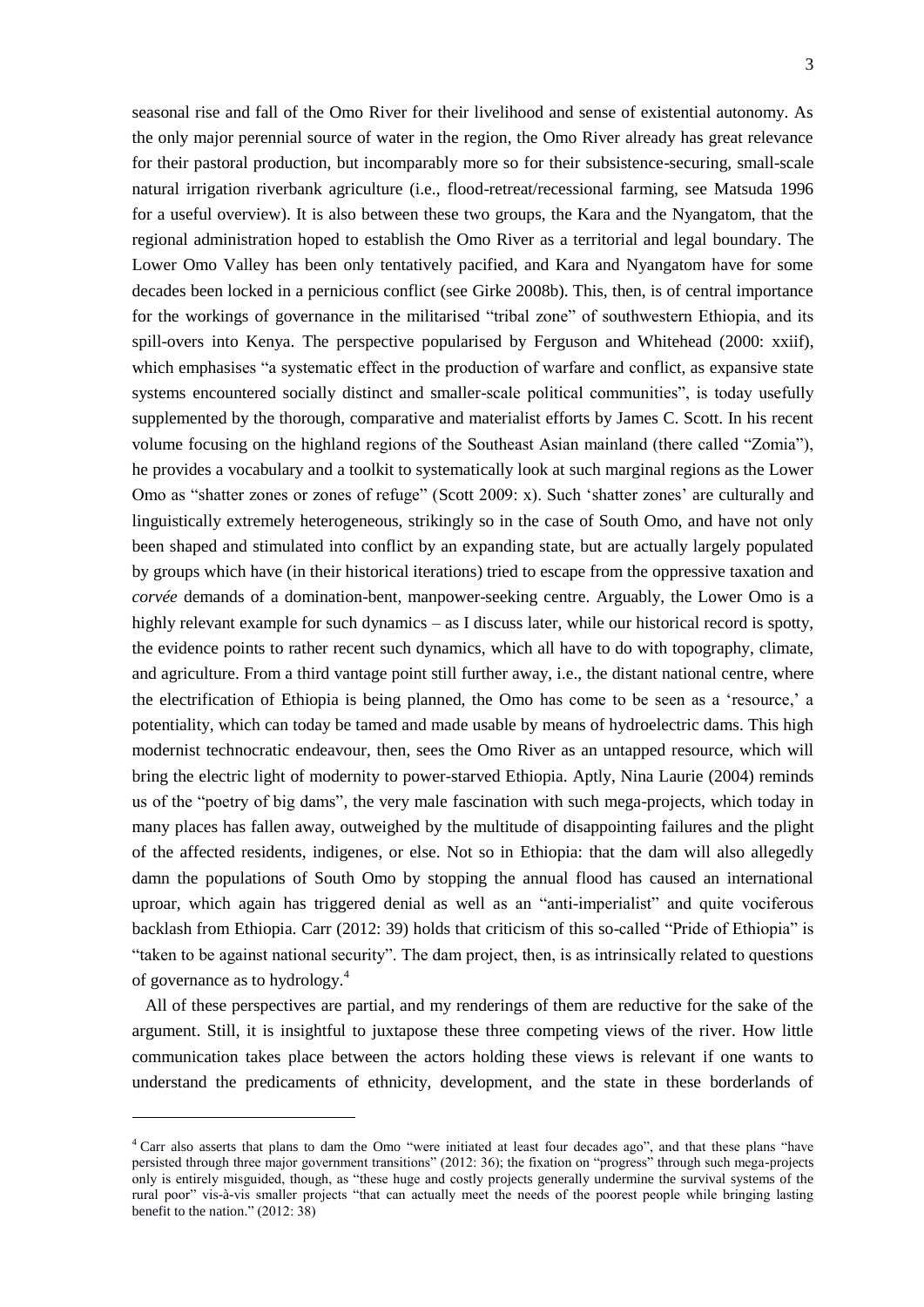Ethiopia. Beyond the national scope, it is especially the "resource" perspective, which is informed by international dynamics as the large infrastructural projects aiming to tap the river as a resource involve actors and institutions far beyond Ethiopia, because the Omo River flows into Lake Turkana, which lies nearly fully within Kenya, and Ethiopia wants to sell its electrical surplus abroad. One of the items rearing its head throughout is precisely the question whether the clash of these place-making projects is an Ethiopian issue and should be dealt with within Ethiopia, or whether it does not concern Kenya as much, or even, due to the expected plight of the hapless,  $'$ indigenous' populations along the river, the whole world.<sup>5</sup>

In the following three sections, I separately reconstruct the rise, relevance, and respective traction of the three seemingly so incongruent and incommensurable conceptions and how they are voiced, adduced, and contested. Towards the end of the text, the practical and ethical predicament is laid bare, but certainly not resolved.<sup>6</sup>

# **Homeland**

1

The Omo River is the ecological as well as ideological basis of many peoples" livelihoods. The Kara, among whom I have been doing field research since 2003, are a prime example, because more than most others their identity rests on their living by the river. The Kara, who today reside on the eastern bank of the river, define their entire way of being, starting with their mythic history, and including their social organisation both in ritual and in material terms, through their occupation of this extremely fertile ecological niche along the river (Matsuda 1996). According to myth, they became who they are when their ancestors reached and occupied the river valley, subduing and integrating the autochthonous population. Subsequently, I want to discuss first the ideological and then the ecological aspects of the Lower Omo as a (completely) social idea, a homeland, before I introduce the dynamic of conflict and governance (in the vein of the "tribal zone" argument) in which the conception of the river as a boundary arises.

#### *Kara are Kara Only on the River*

The Omo exerts a determining material influence on the Kara"s present way of life, but it also determines their immaterial past. The Kara are self-admitted late-comers to the river valley (Girke 2008a). According to their own charter myth, a narrative which closely accords with the conventions Kopytoff has established for such stories on the African frontier (1989: 49–52), at some point in the past they followed a red bull down their hill ranges, and discovered the fertile and uncultivated river banks lying to the West. There, they also met the people called the Moguji, a population which both in practical terms and in their cultural conceptions are to the Kara and their neighbours what the various Dorobo groups are to the (agro-) pastoralist groups of Kenya. As in comparable cases on ethnographic record, the legend proclaims that the late-coming, herding, and cultivating Kara managed to trick the first-coming, non-cultivating hunters and fishermen Moguji into signing over their rights to the river banks, an act made visible and final in that the Moguji

 $<sup>5</sup>$  Carr points to the "global significance" of the situation: the potentially catastrophic impacts of the dam might spill over</sup> into southern Sudan, as groups struggle over increasingly scarce resources (2012: 4, 228).

<sup>6</sup> Jon Abbink elaborates "five categories of "stakeholders"", each with their own view on the situation; his conclusions, that these views are incommensurable and that the government position makes compromise impossible, dovetail with mine (2012: 126, 140).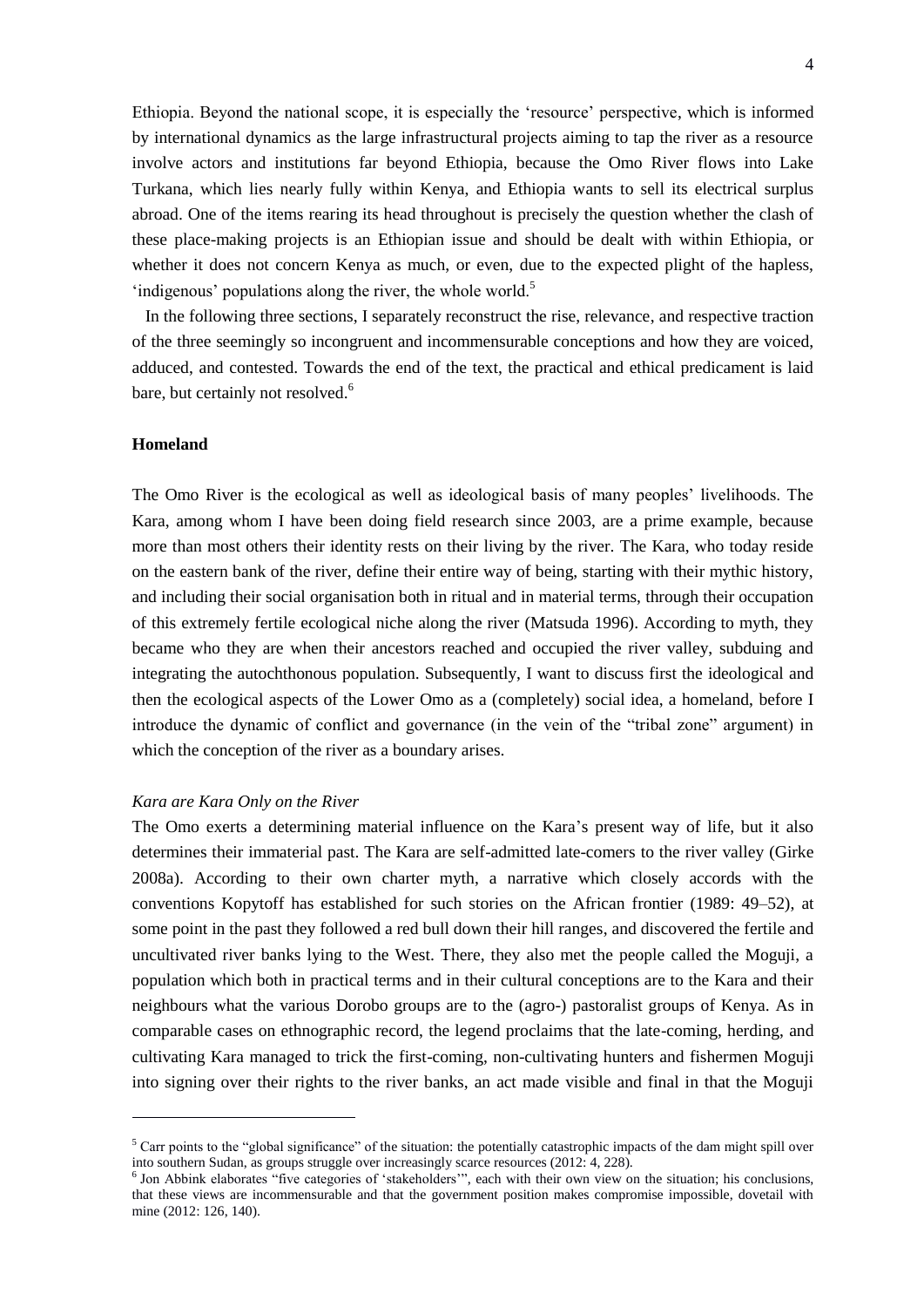themselves helped to stake out the claims of the various Kara by sinking huge wooden poles into the earth, separating each household"s farmland (Girke 2008a; cf. Matsuda 1996: 15).

While this happened in mythical time, some more recent 'purchases' of land (by Kara from Moguji) took place only around two generations ago, and the general principle which was established then is maintained by the dominant "true Kara" until today: namely that Moguji, while allegedly owners of wide swathes of land, are not eligible to hold proprietary rights to riverbanks or even to arable flood plains within Kara territory.

Summarising the specific ways in which the "true Kara," the Moguji, the other ethnic subcategories of Kara, the land and the river hang together today,<sup>7</sup> the Kara became who they are when their ancestors reached the frontier, which was the Omo River Valley, subduing and integrating the allegedly autochthonous population on both sides of the river. This, more than anything else, provides the material as well as ideological grounds to maintain their separateness from the culturally and linguistically very similar groups up on the eastern ranges: the Hamar, Banna, and Bashada.<sup>8</sup> It also provides the basis for the Kara self-esteem  $-$  in the past, they claim, they had quickly become the masters of the entire Omo Valley, feared and respected, clever in their machinations and ruthless in warfare. This claim is corroborated by narratives from other groups and even by early European travellers who found that the Kara were located quite squarely in the middle of a network of trading routes, very likely successful purveyors of ivory and animal hides, and were influential far beyond what would be suggested by their contemporary numbers (compare Bassi 2009, 2011; Sobania 1980; Strecker 1976; Turton n.d.).

Irrespective of the general claim that all the land "really" is the land of the *bitti*, the Kara ritual leaders, in most practical matters the riverbanks are owned by individuals in heredity, and can also be bought and sold. Each such transfer requires some ritual investiture, since it is quite firmly held that ownership of land entails a spiritual primacy, but also some responsibility. If an entire patriline would die out in one fell swoop, some more distant relatives would still ritually need to buy the land from the dead people – otherwise, it would inevitably be spoilt and bring nothing but misery, illness, and death to whoever utilised it.

Regarding overall "wealth", it was explained to me in the context of bridewealth negotiations, ownership of land was actually much more important than large herds – the latter could easily be decimated by illnesses, a pack of hyenas, or raiders. Only land remained in perpetuity. Suitors with land in the family could expect somewhat preferential treatment from their intended in-laws. Having more land than they themselves could properly cultivate would also allow households to keep a higher number of dependents close – these were first and foremost from dispossessed Moguji, but even today individuals from various other, occasionally far-away polities (including Toposa and Turkana) live among the Kara. It is well-established, especially regarding the 1970s, that numerous Nyangatom, Bashada, and Hamar used to flock to the Kara"s land in times of need, and be granted lease to cultivate a stretch of land by their respective bondfriends (see Girke 2011). It is also quite striking, when looking at genealogies today, just how many of my age-mates (whom I have sampled best) had grandmothers who were originally from another tribal group, often

1

<sup>7</sup> Discussed elsewhere, see Girke (2008a).

<sup>&</sup>lt;sup>8</sup> It has often been suggested that this intrinsic identification of the population with the river extends as far as their proper name, which allegedly means "fish" in their own language. This claim is intuitively plausible, as fish-eating is considered despicable by many pastoralist-minded groups, and is perpetuated even by neighbouring groups, whom one might expect to know better: the pronunciation differs between *kara* and *káára* (fish)*.*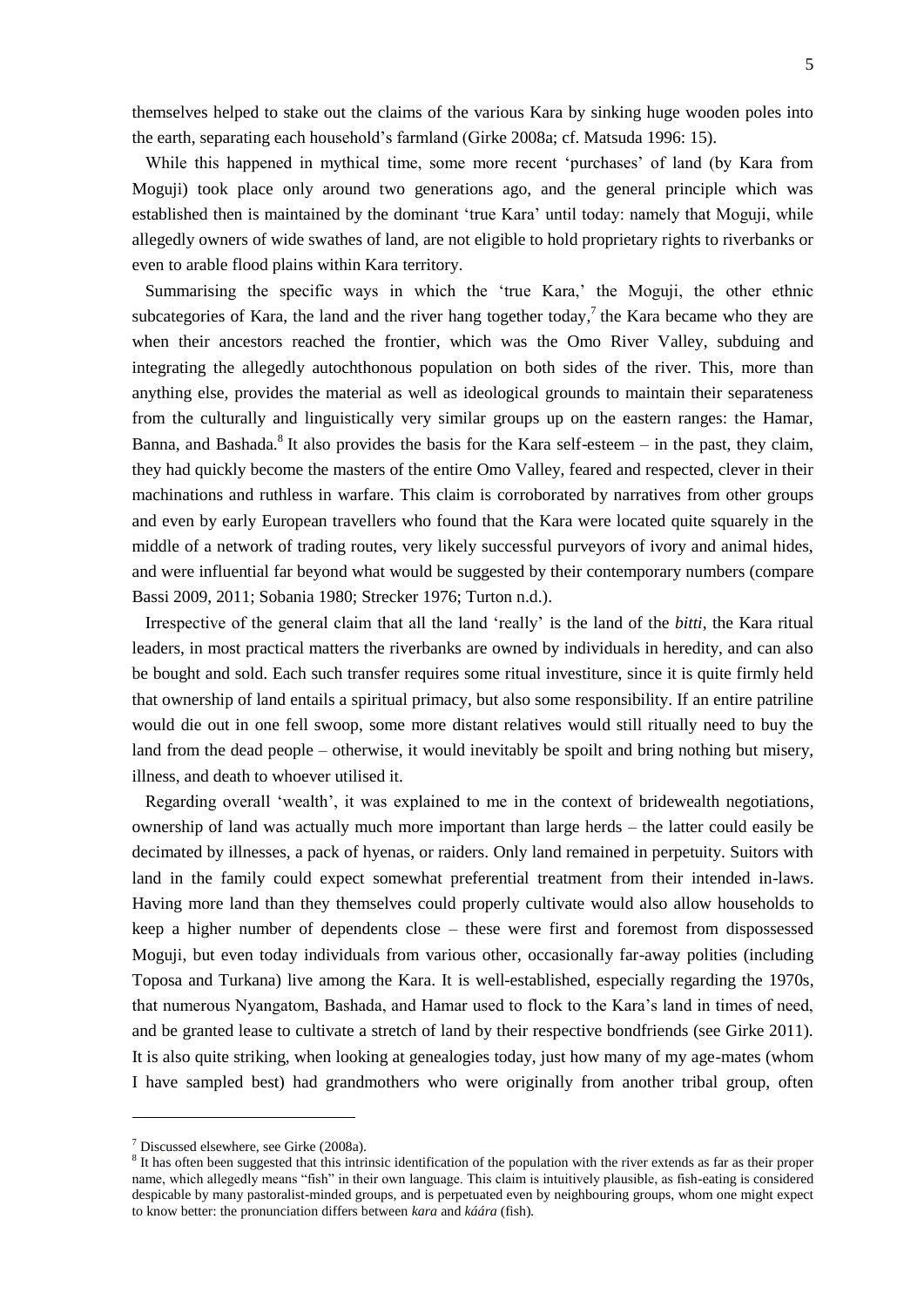

Nyangatom and Mursi. Taken together, these examples indicate that the Kara held a central position among their neighbours in the early to mid-twentieth century.

*Map 1: Settlements of the Kara on the Eastern Bank of the Omo River (as of 2007)*

In summary, not only are the riverbanks the basis of the Kara subsistence and property regime, but holding these lands on the banks of the Omo made the Kara great in reputation and influence among the peoples of the Lower Omo. This much seems undisputed. Even as Ethiopian outposts were first established there over one hundred years ago now, the Kara stood autonomously astride both river banks, and (very likely throughout the nineteenth century) absorbed the remnants of several other polities that had lost the necessary size and potency to maintain themselves, the Kara thus increasing their number along with their reputation. As Kopytoff (1989: 42 f.) has pointed out, on the open ranges of the frontier, the political calculus always meant that one had to try to increase the size of one"s kin group, as "each labor unit essentially supported himself or herself and produced a slight surplus beyond that. (…) All this explains why, traditionally, African kin groups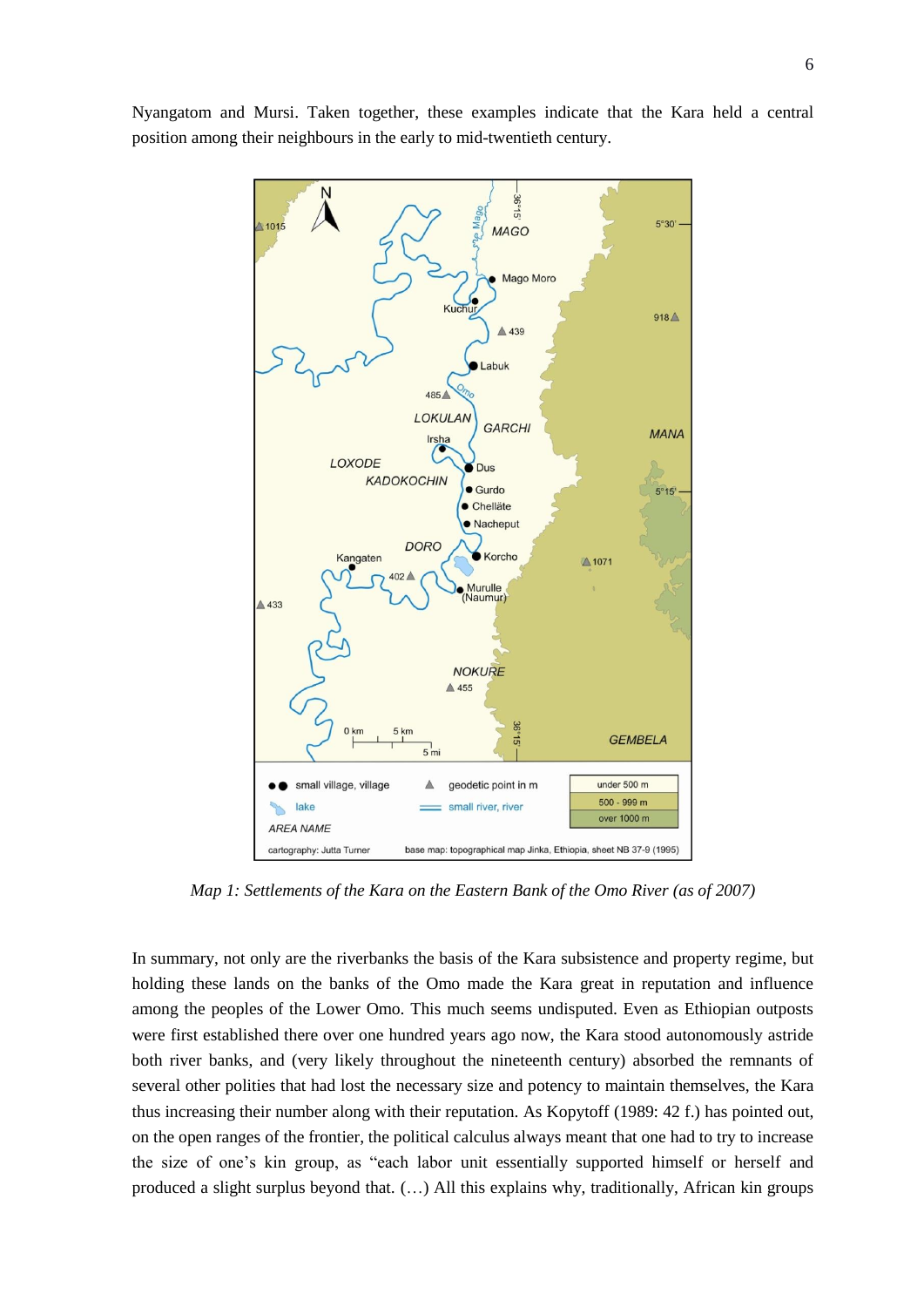had an almost insatiable demand for people and jealously guarded those they already had". The Kara, then, took in immigrants galore who agreed to attach themselves to Kara clans and Kara patrilines, and – under a general ethos of equality – were willing to subordinate themselves politically<sup>9</sup>. While oral histories on the specific dynamics vary greatly, the contemporary set-up of Kara encodes such earlier processes.

The historical record, thus, is spotty, and we can safely assume that there would be considerable cultural and linguistic differences between the Kara of today (composite as they are) and whoever lived in what is Kara country today some two or three hundred years ago. So no matter whether the first peoples calling themselves Kara were a direct offshoot of a proto-population of the culturally and linguistically so similar Hamar, Banna, or Bashada living in the eastern hills, as well might be assumed, or whether the Kara had a more complex ethnogenesis (e.g. as suggested by Bassi 2009, 2011), their identity in a strong sense of the term is bound up with their occupation of the riverlands: this is what they live off and what they die for (Girke 2008b). Their sorghum harvest needs to be ritually initialised through the *kaido*, a ritual involving Omo water and no other ,and numerous symbolic practices (initiations, for instance) demand the use of the river or its water. To not live by the river is really feasible only for youths; any married adults face difficulties fulfilling their social and ritual duties.

I have not made the phenomenological aspects of life on the Omo a central part of my research, but it is clear that the intimate familiarity with the river itself, the riverine forest, and the savannah beyond, with all their fields and flood plains, the paths and herding grounds, the hunting spots and clay deposits, with the fauna and flora and its sounds and smells are central for how individual Kara conceive of themselves in the world (see Abbink 2012: 130). While especially men love to travel, strikingly few Kara have found it attractive or practical to take up permanent residence elsewhere, and the residents on the river have affective and pragmatic problems coping with these out-migrants.

In analogy to the Mursi (Turton 1979), it is not so much that the Kara made a journey to the Omo River as that this journey made them; it follows that the Kara do not incidentally live by the river, but that it is the "living by the river" that makes the Kara. To not live by the river would unmake 'the Kara,' which thus need to be understood as a temporal and joint political project, based on choices made in the past, rather than a primordial group with deep continuity and linear historical trajectory. To spin this further, the Kara do not really have a frontier, but they are a frontier: there is no buffer between them and their neighbours, but they are a buffer between the Nilotic speaking populations and the Omotic speaking ones, with their settlements lined up along the river north to south, with no appreciable hinterland. However, if we believe the evidence that the (proto-)Kara came down from the Hamar hill range at some point in order to take up an unimpeded life at the frontier, then it is clear that they have reached the end of the line, and in fact have been rebounding in recent years. In the 1990s, Matsuda (e.g. 1996: 9) still confidently prepared maps showing Kara territory extending far beyond the Omo River to the west, and while the Kara still claim much of that area to be "theirs", the fact is that they are today largely constrained to live on and cultivate the eastern banks only (see Map 1). Over the last twenty years, most of the western bank has been abandoned and is only opportunistically used, as any permanent settlement in these areas is deemed too dangerous.

 $9^9$  See Schlee (2008: 25–27) for the theoretical argument.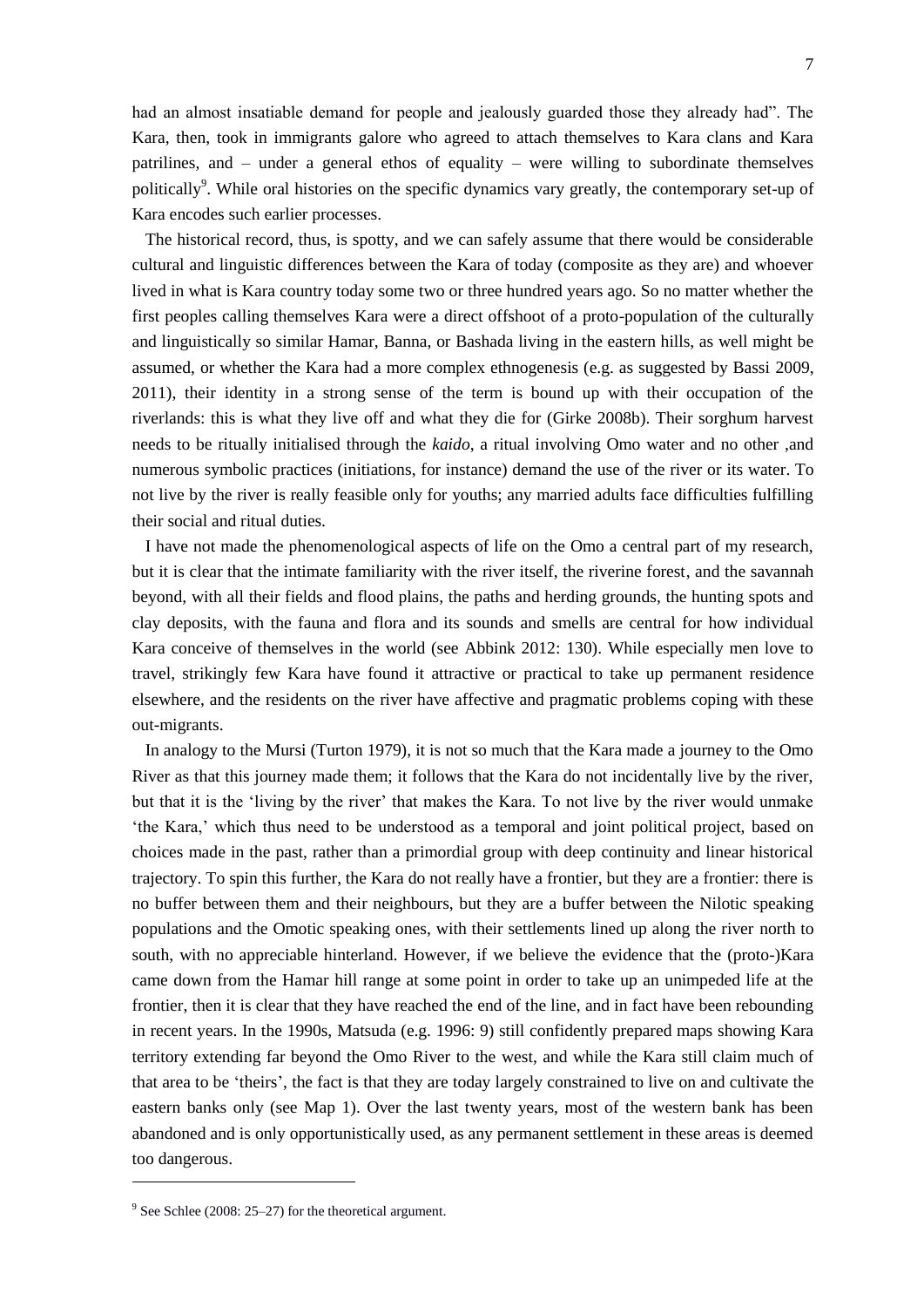# *Kara Livelihood on the Lower Omo*

1

The Kara, a group of approximately 1,400 people, today occupy three large and a number of small settlements along a largely straight stretch of the Omo River.<sup>10</sup> As many other populations all over East Africa, they subsist on agro-pastoralist production, and equally treasure both of the culturally explicitly separate activities of herding and farming: "one hand, the goats, the other hand, the fields" was a statement I heard repeatedly – even as animal produce does not greatly contribute to their diet, they are "emotional pastoralists" (see Matsuda 1996: 7–10). Herding cattle rather than merely goats and sheep has been unfeasible for some time, not only is the area feared for the Tse Tse fly, which allegedly poses a constant danger for livestock, but it is well-known that stocks of cattle attract covetous neighbours, both raiders and tax men.<sup>11</sup>

In addition, as this text is concerned with ecological questions as much as with cultural ones, the goats and sheep herded by the Kara need to be seen as a protein source which (beyond the milk taken for the feeding of infants) is tapped only occasionally, as an internal means of exchange and as an expression of status. Herding is also a proving ground for young boys who are supposed to learn valuable skills over the years they spend watching the family's herds (plus, they are out from underfoot), and also as a way to ideologically remain connected to the regional spirit of pastoralism which shows itself in both everyday activities as well as in ritual and symbolism. The small stock of the Kara play no major role as emergency capital. At any rate, looking only at subsistence, the sorghum produced on the banks of the Omo as well as in some seasonally inundated flood plains is what keeps the Kara alive, and more than that even: as has been emphasised (e.g. Strecker 1976), due to the extreme fertility of the ecological niche occupied by them, the Kara have often been able to trade off some surplus grains to the neighbouring populations, especially the Hamar to the east and Nyangatom to the west.

To illustrate, a little more needs to be said about the practical side of the Kara agriculture. The Omo River is usually at its lowest level in late January, and then, fed by rainfall in the catchment areas much further north, begins its rise. First gradually, and with some variation in the speed of increase, but visibly; later, it will plateau for a while, leaving much room for speculation when the time for farming will come again. Then, again rising, it will submerge a few landmarks, wash over the shelves in the basin and creep up the banks, finally drowning last year's planting sites. Only in July and sometimes August, the full extent of the flooding will become visible, leaving much room to speculation – will it rise as high as last year? Will it rise as high as the year before that? Will it reach the natural channels which allow inundation of some flood plains further inland, and thus significantly increase the potentially usable agricultural area?

After the Omo River has reached its highest level, and slowly starts receding, public interest in these dynamics is hardly waning. The elders still sit on ridges and observe and discuss the water level and the riverbanks. In fact, at this time it becomes especially striking how the Kara way of reckoning time depends on the Omo flood. While it is said that farming begins in a certain month,

 $10$  My fieldwork took place between 2003 and 2008, with a one-year stay from Feb. 2006 until Feb. 2007. I last visited Kara in late 2012.

 $11$  Reaching Kara between 2003 and 2011, one would likely have encountered large herds of cattle roaming the riverlands and the foothills to the east. These are not Kara cattle, as a rule – they belong to the Hamar, who have long been the closest allies of the Kara, and who use this alliance to exploit the relative lushness of the lowlands to fatten their animals. This practice has recently engendered some unforeseen problems, as some Kara have started to bemoan the detrimental effects so many steps of hard hooves have on their thin soil. How this affects the alliance between Hamar and Kara is tentatively explored elsewhere (see Girke 2008a).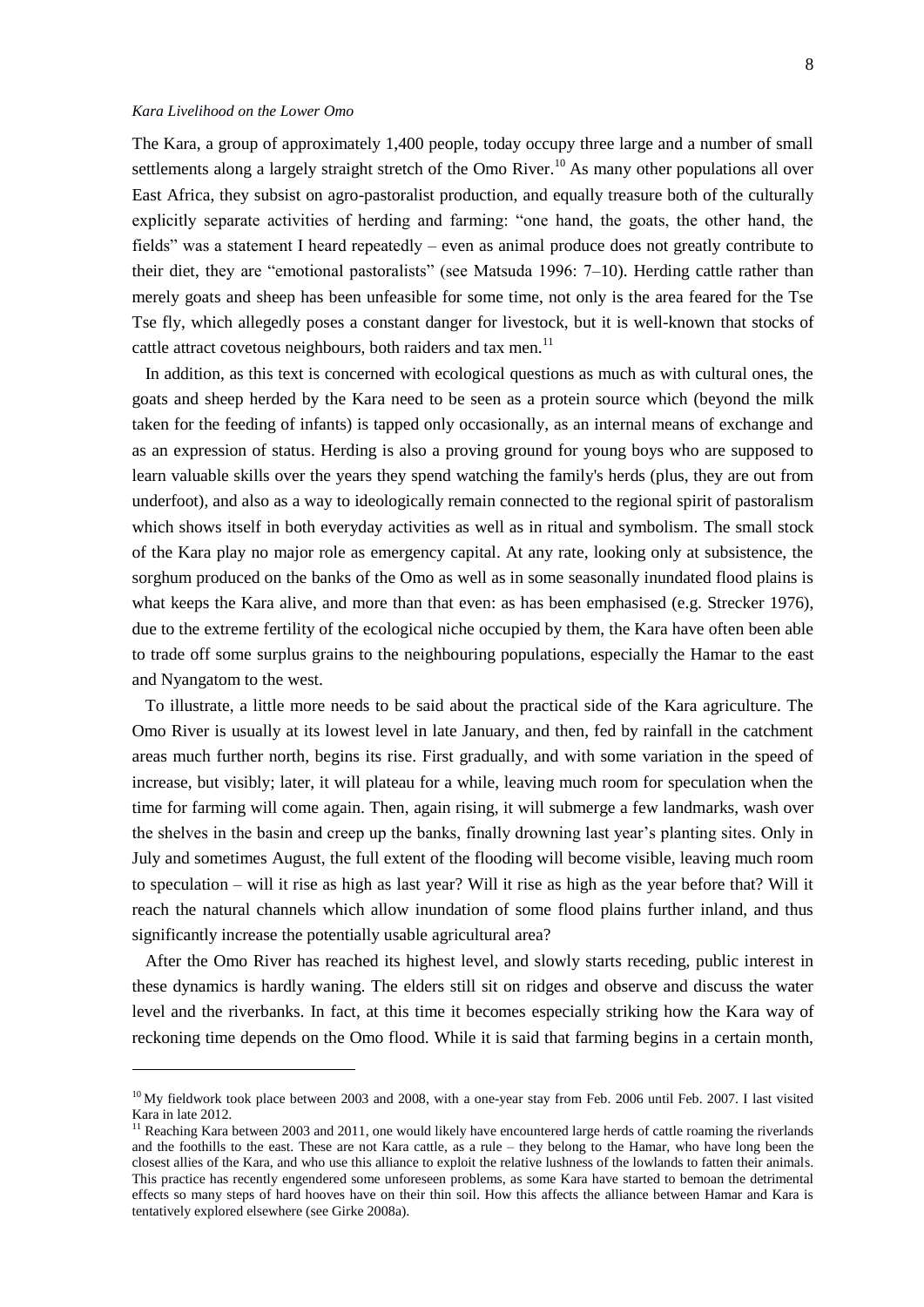it is in fact the case that farming begins when the river is deemed low enough, and the respective month practically begins then. Regularly, the sorghum seeds are planted in the wet soil of the riverbank earlier in the south than in the north around the settlement of Labuk. The reason usually given for this is that the people of Labuk believe the claims of the Mursi (who live still further upriver) that the Omo will likely rise again after first having receded – so that people rushing to the banks too eagerly and planting too early run the risk of losing their precious seed. People in the south downplay this likelihood and thus literally live in a different month as dictated by their knowledge of the water level dynamics. Labuk is then "stuck" in the previous month. It is relevant that rain-fed agriculture provides only a minor addition to the crops on the riverbank, and is only opportunistically (or desperately) engaged in. The most prominent and ritually marked crop is sorghum, supplemented by maize, squash, cowpeas, and greengrams, and it is especially sorghum and its harvest that is very tightly tied to both each patriline"s livelihood and the ritual practices of the entire country.

Riverbank cultivation requires no artificial fertilisation, as the river itself leaves rich deposits of fertile soil year after year, and in an average year in terms of rainfall and flooding, households (which by and large act as productive units in Kara land) can feed themselves well. This kind of agriculture, in addition (and I will get back to this later), brings with it some months of leisure, as between March and July there is really not much work necessary to sustain subsistence if the February harvest was adequate. Then, people will move back to the main villages from the smaller, temporary sites along the river to which they had dispersed for farming, and this is the time of much ritual and other socially reproductive activity. Such dynamics are well-known, and already Evans-Pritchard (e.g. 1940: 95) provided evocative impressions of how the social life of the Nuer became livelier in the dry season as they move closer to together for horticulture. A striking difference to his description is that the Kara"s riverbank cultivation takes place in their dry season, and it is the wet season during which they return to their villages. Their noticeable disinterest in what officially would be considered productive labour during the months after the harvest does not sit well with administrators, largely members of Ethiopian highland society, who try to turn the Kara (as well as the other lowland groups along the Omo) into more productive citizens and taxpayers by urging them to engage in irrigation agriculture and to invest labour in road-building etc. during these months of seeming idleness.

By our best reckoning, this is precisely what frontier groups such as the Kara have been fleeing from. In fact, this flight from political centres, from proto-states or ambitious chiefdoms even, might be what gives them their specific characteristics. For the African case, the dynamics of the boundary have been comparatively and comprehensively outlined by Igor Kopytoff in his volume on "The African frontier" (1989), and many Africanist scholars are familiar with Ernest Gellner"s work on the Berber and their relations to Arabs (1969), which also highlights how people choose to live outside of settled centres and adapt themselves to such conditions in terms of ecology and ideology. The recent book by James C. Scott, "The art of not being governed" (2009), significantly adds to this trend – of paying attention to marginal populations precisely not in terms of the dominant centre, but systemically, including the view from below – by taking the way of life of "tribal groups" outside or at the edge of the state seriously as a result of choice, not of cultural backwardness, as all modernist narratives have it. John Markakis has recently stated that the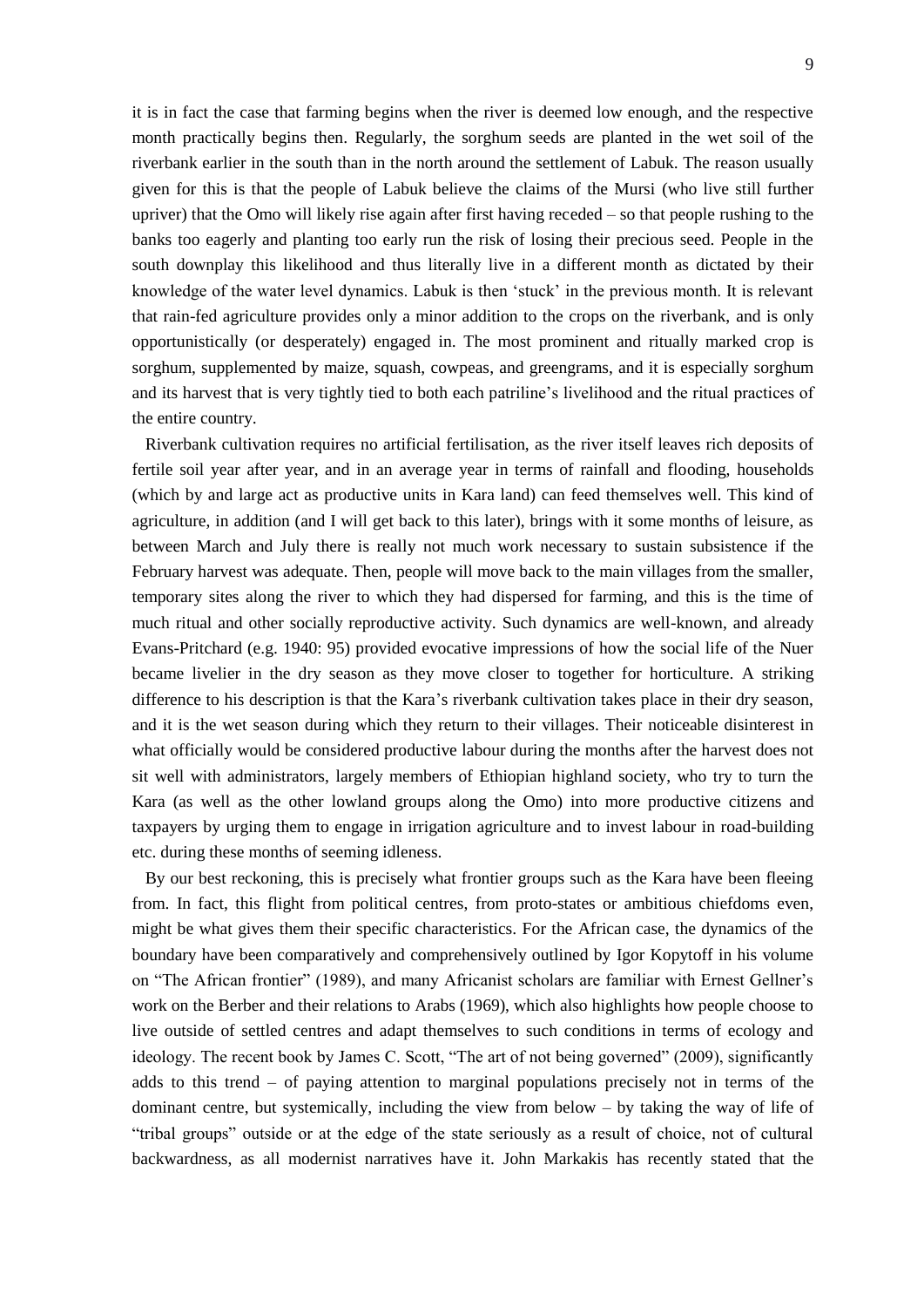lowland/highland divide constitutes one of the "last frontiers" for Ethiopia (2011), literally as well as metaphorically.

This ecological prime location along the Omo River has had other masters before the Kara, and over the last decades, the Kara have very strongly felt the push of the much more numerous Nyangatom. The last big massacres between these polities took place in the late 1970s, but some small-scale warfare and ecological encroachment continue unabatedly.

#### **Boundary**

-

The 1970s saw an increase in warfare on the Lower Omo: as I trace elsewhere (Girke 2008b), especially the Kara and the Nyangatom got too close to one another for comfort. Especially when large numbers of Nyangatom reached Kara, first volunteering to work in exchange for food or land leases, and then failed to disappear again, effectively overstaying their welcome, escalation ensued. In one such incident, a large number of destitute and hungry Nyangatom were killed in Kara country. This led to the largest violent invasion by the Nyangatom the Kara had ever faced, with the effect that the village of Kundama was razed to the ground in an orchestrated attack. The Kara, in turn, destroyed Nyangatom settlements downriver, and through this mutually assured retaliation, some sort of balance was restored (Alvarsson 1989; Tornay 1979; Girke 2008b).

Still, these events were in some way the beginning of the end – the Nyangatom and the Kara were at odds, and along with the not well-understood increase in the Nyangatom population since the 1970s, the Kara settlements on the western bank of the Omo became less and less defensible, until after some further aggravating incidents in the early 1990s, they were abandoned for good. Even today, police response to warfare and raiding in the Omo Valley is slow, often taking days to occur; in previous decades, official capacities – and possibly interest – to intervene in the events were even lower. Since the 1970s, then, low-level violence has been endemic between the groups; however, whereas before large-scale attacks on entire villages were regular occurrences, today opportunistic sniping is the most typical form of inter-group violence.<sup>12</sup> This sniping, of course, takes place right across the Omo River – men, hiding in the bushes on either side, would take potshots, most often at women going to fetch water, and rarely do Kara risk crossing over to the western bank these days.<sup>13</sup> How this sort of low-intensity warfare disrupts everyday life is not difficult to imagine.

Occasions for this are rarely lacking. Ever since I first came to Kara in 2003, there were a number of cases when either individuals or small groups decided that lives had to be taken for some specific reason: as is common for such tribal polities, an act of deadly violence committed by a recognised member of one such group against any member of any other such group will *ceteris paribus* lead to a state of warfare between the two polities as a whole, and a tit-for-tat escalation. Such a state of war has to be ritually resolved eventually. However, this will often take months,

 $12$  This is related to the rise of automatic weapons as well. Whereas it has often been claimed that the introduction of the AK47 and its ilk has led to an escalation of violence, in the case of Kara and Nyangatom the increasing availability of these weapons has very visibly gone along with a decrease in wholesale slaughter. The obvious reason often given for this was that now, a single man with a gun could stop an entire assault force, so that the influence of tactical considerations on the success of a raid was greatly reduced.

<sup>&</sup>lt;sup>13</sup> In early 2007, a man in whom all of Kara saw potential for eventual greatness, Kornan Nakwa Batum, was shot in the back and killed in an ambush by Nyangatom on the western bank while drinking coffee with some Moguji trading partners. The backstory and this drama"s subsequent impact has been well reproduced by Neil Shea in a text for *National Geographic* (2010).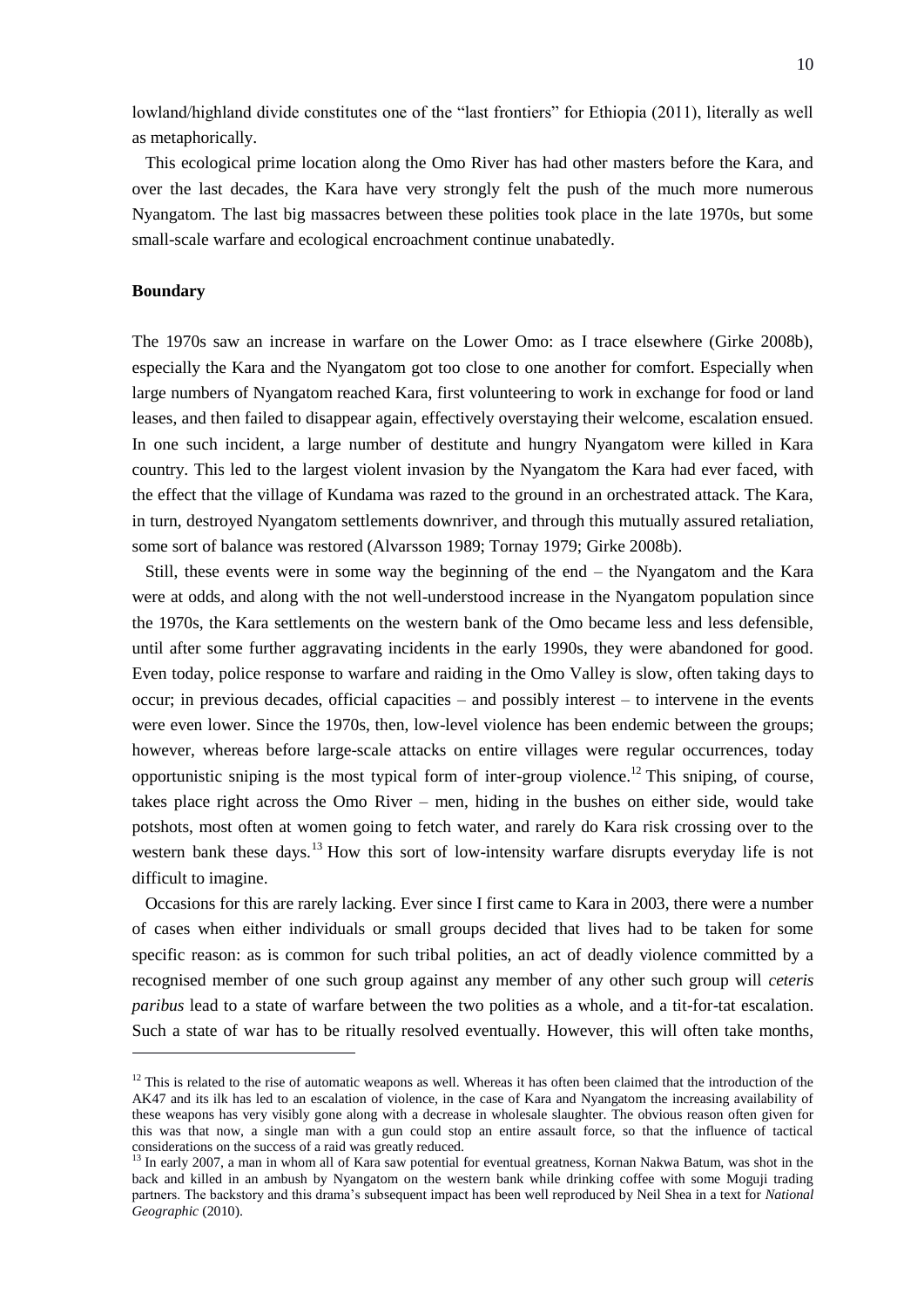because, as people told me, if one makes peace too quickly, before the war has sufficiently hurt both sides, the peace will not last: personal grievance has to eventually give in to collective exhaustion. Thus, relations between the groups are often tense, even if personal friendships and kin-relations continue to cross-cut the tribal lines. The violence, of course, is not self-serving, even though many NGOs and government representatives claim this to be the case: some sections of the Nyangatom<sup>14</sup> have in recent years moved closer and closer to the river itself, and whereas in former times they would have contacted their kinsfolk or personal bondfriends among the Kara and asked for permission to farm a given stretch of the river, today they often simply occupy the western river banks and begin to clear them without requesting permission first. This careless or even provocative attitude indicates general erosion of what has been called the "cultural neighbourhood" of South Omo (see Gabbert and Thubauville 2011): in principle, the Kara know and appreciate Nyangatom and their culture a great deal, and there are many close personal relations among individuals. It is with regret that the Kara acknowledge that a general amity between the populations is unlikely to be maintained for long.

This is what the Kara were confronted with over the last few years. Having first evacuated their settlements on the western bank as a temporary, prudent measure, they found that it became less and less likely that they would one day have the military wherewithal to halt and reverse the factual occupation of the opposite shore by the Nyangatom. This hurts, for several reasons, some material, some more emotional. First, this development has cut the Kara's available cultivation area by half. This has not yet triggered any real disasters, as up until today the Kara managed to get by with what they could harvest on the eastern bank; however, it introduces a very strongly felt element of inflexibility for the population as a whole, and whole clans of Kara, whose fields are on the other side of the river, are worried that they might become perpetual clients. To have to ask permission to clear and plant fields from other Kara, while simultaneously being forced to watch the Nyangatom on the other side cultivate "my fathers" land" is considered very demeaning by the people affected.

Today, the Kara"s position along the Omo has become very tenuous. What the Kara at first saw as a more or less prudent, temporary redeployment, giving up their permanent settlements on the western bank in order to not split their forces and be caught with their back to the river, has in effect led to displacement. The Omo River has now been declared a permanent boundary by the regional administration, for which the river is an evident natural and thus legitimate division between the two groups.

<sup>&</sup>lt;sup>14</sup> The population known as Nyangatom has been growing and pushing outward from the Kibbish area at the border of the Ilemi triangle (see Mburu 2003), blocked from access to their pastures of old by the international border and its enforcement by Kenyan troops. This puts pressure on the inter-group relations on the Ethiopian side, as over the last decades, Nyangatom have also been fighting with Dassanech, Hamar, Mursi, Suri, and especially Turkana.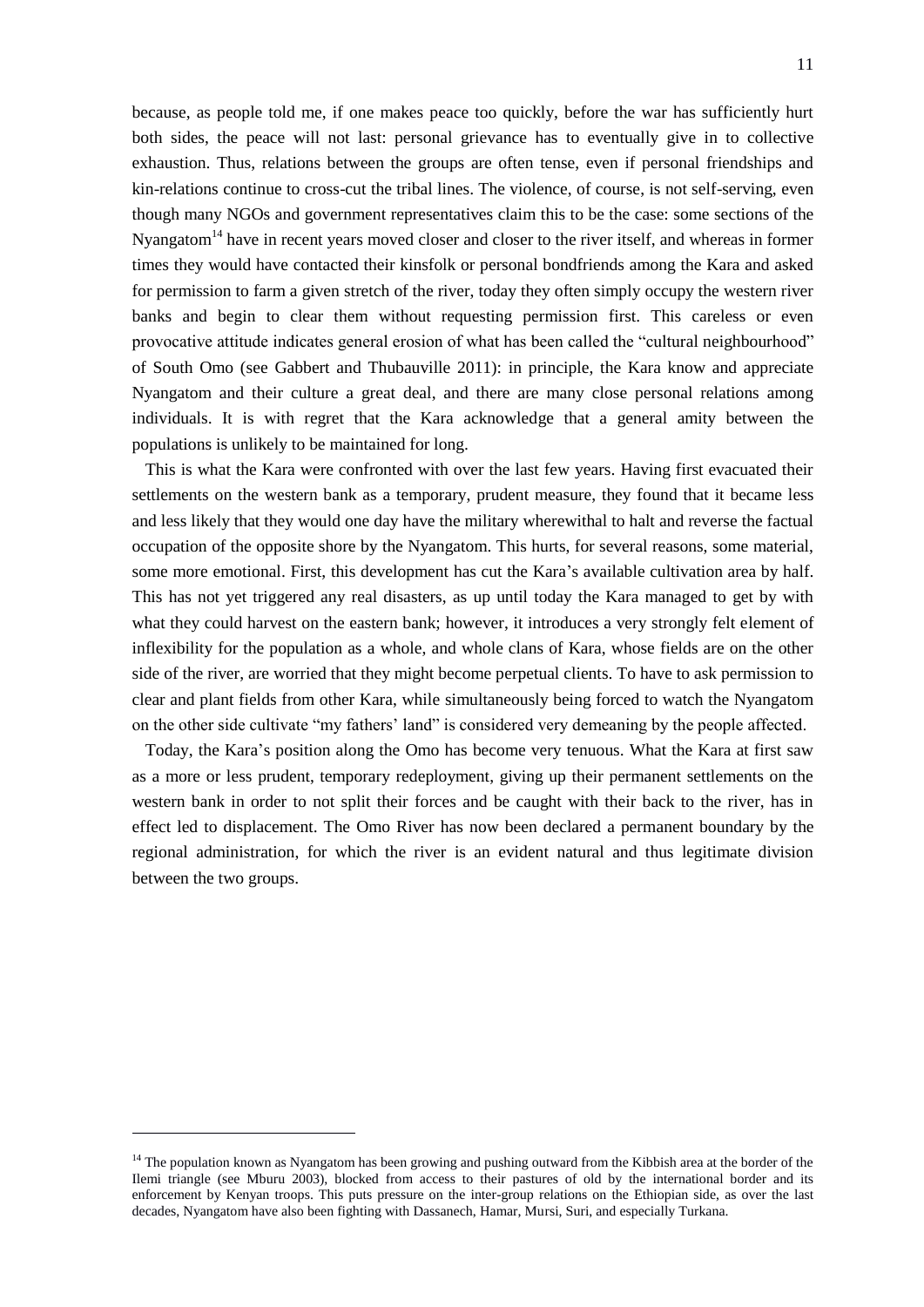

*Map 2: Ethnic Groups on the Omo River*

# *Governance in the Tribal Zone*

"Do you know the difference between Kara and Nyangatom?", I was asked by a member of a negotiation and reconciliation team sent to Kara by the regional administration. I surely did not, so he explained to me that "the Kara are farmers, the Nyangatom are pastoralists". This, then, was the baseline argument for the official stance that there really were no grounds for conflict. As the administrator declared, and as was repeated by Nyangatom during peace conferences throughout 2006/07, they (as "pastoralists") had no interests in the fields of the Kara, only in access to the river to water their cattle: they were not, accordingly, encroaching. This imaginary, in turn, was used to undermine the position of the Kara – nobody was taking anything away from them, so they themselves had no grounds for claiming grievance: their efforts to militarily resist the Nyangatom were basically declared acts of aggression, and unreasonable. The facts speak a different language: for a long time already, the people known as the "Omo Nyangatom" have been cultivating further downstream, in an area where they often clashed with Hamar (Tornay 1979: 105; Alvarsson 1989: 50). And although some sections of Nyangatom depend much more heavily on agriculture than others, all have to be understood as agro-pastoralists who will make use of any farmland they can get access to; peaceful relations with the Kara are in fact hampered by ecological encroachment, so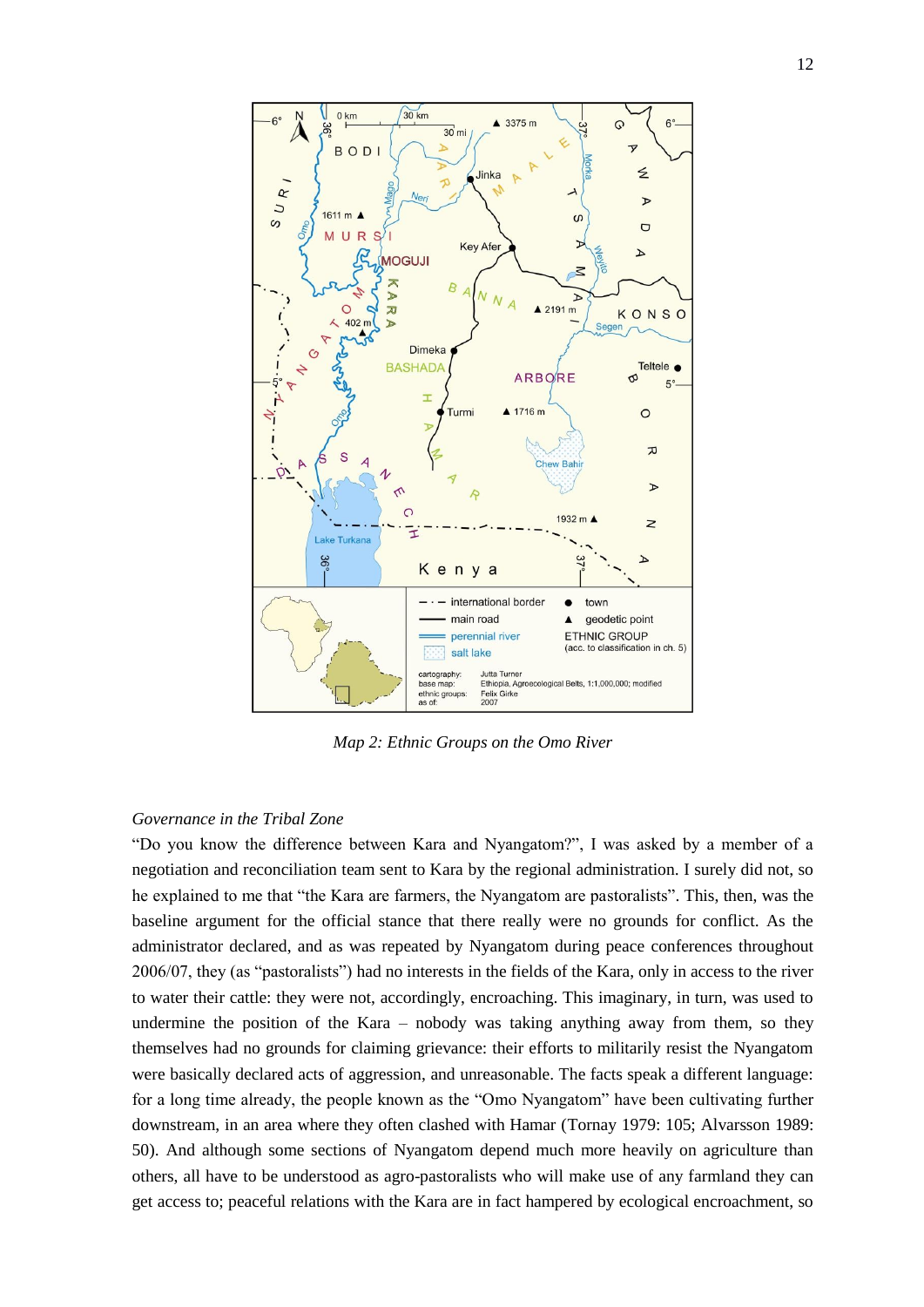that we today encounter "an uncomfortable juxtaposition, the mere co-existence of different ethnic groups" (Schlee 2008: 12) without each comfortably occupying its own niche (see Mutie 2003 for a similar case). A recent diploma thesis indicates how strongly the Nyangatom have become entrenched in what was fairly recently Kara territory (Pfitzner 2010), and how matter-of-factly they farm the Omo riverbanks today. Still, the official imaginary is difficult to refute, even as it is wellknown that there are, in East Africa, not so many "pure pastoralists". However, far more NGOs active in South Omo work on pastoralism rather than agro-pastoralism, and to speak of "these nomads" (often used as a synonym for "pastoralist", or in fact for "lowlander") is a common trope in the Ethiopian discourse as it flows down from the highland centre. The Kara counternarratives are having a hard time gaining public recognition, also due to the fact that the Nyangatom were recently awarded their own *woreda* (district), whereas before they had been administratively and unhappily clustered with the Dassanech: Nyangatom are much more numerous than the Kara, and seem to have been successful at politicking at the regional or zonal level.

To summarise: for decades, the Kara have felt the demographic expansion of the Nyangatom, the arguably militarily strongest force in the South Omo region, and in the face of this threat, have retreated across the river in order to take up a defensible position. They try to maintain their hold of the riverbanks while hoping that the physical obstacle of the river will slow or stop large-scale attacks as occurred in the 1970s. The constant tit-for-tat between the two polities and the low-level attrition over the years have not reversed the Nyangatom encroachment, but have visibly slowed it down and made their occupation of the riverbanks both uncomfortable and insecure. However, during the time of my fieldwork in 2006/07, the zonal government came into the position of having to demarcate Nyangatom territory for the newly established district, and in a grand application of the state logics of legibility (Scott 1998), they identified the Omo River itself as the fitting boundary, as an administrator explained to me: "Even though Kara used to live on the western bank, we cannot look at all the things of the past. In the past, even the Dassanech were living in this area. We can only look at where people are now living, and what languages they speak." (see also Girke 2008b) This was the gist of the administrator's statement; he also referred to the establishment of the Oromiya National State of Ethiopia as a paradigmatic case, as in his view its borders had simply been drawn on a case-by-case basis, and all settlements of people speaking the Oromifa language had been included. While it has been difficult to procure definite information whether any sort of official demarcation eventually did happen between the Hamar and the Nyangatom *woreda*, what it entailed, or whether certain concessions were made to the Kara, recent documents tellingly show these two superimposed, even blurring into one: blue, the river, and dotted, the district.<sup>15</sup>

This place-making of the Omo as a boundary draws on several sources, and I can make no definite statement to which degree this demarcation (which grants the Nyangatom a power discursive and possibly practical claim to lands which they had been militarily fighting to obtain) was a result of bureaucratic lack of imagination, of caring governance, or Nyangatom political skill, as all three elements can be identified in the process. First, the river is an intuitive border for map-minded officials; in fact, not drawing a boundary along a river where there is one is surely an offense to efficiency and planning, and introduces needless complications. One can imagine the

1

<sup>&</sup>lt;sup>15</sup> See the map in Pfitzner (2010: 32) as well as the recent maps of the Federal Ministry of Agriculture and Rural Development showing "agricultural investment areas" (see below, fn. 20).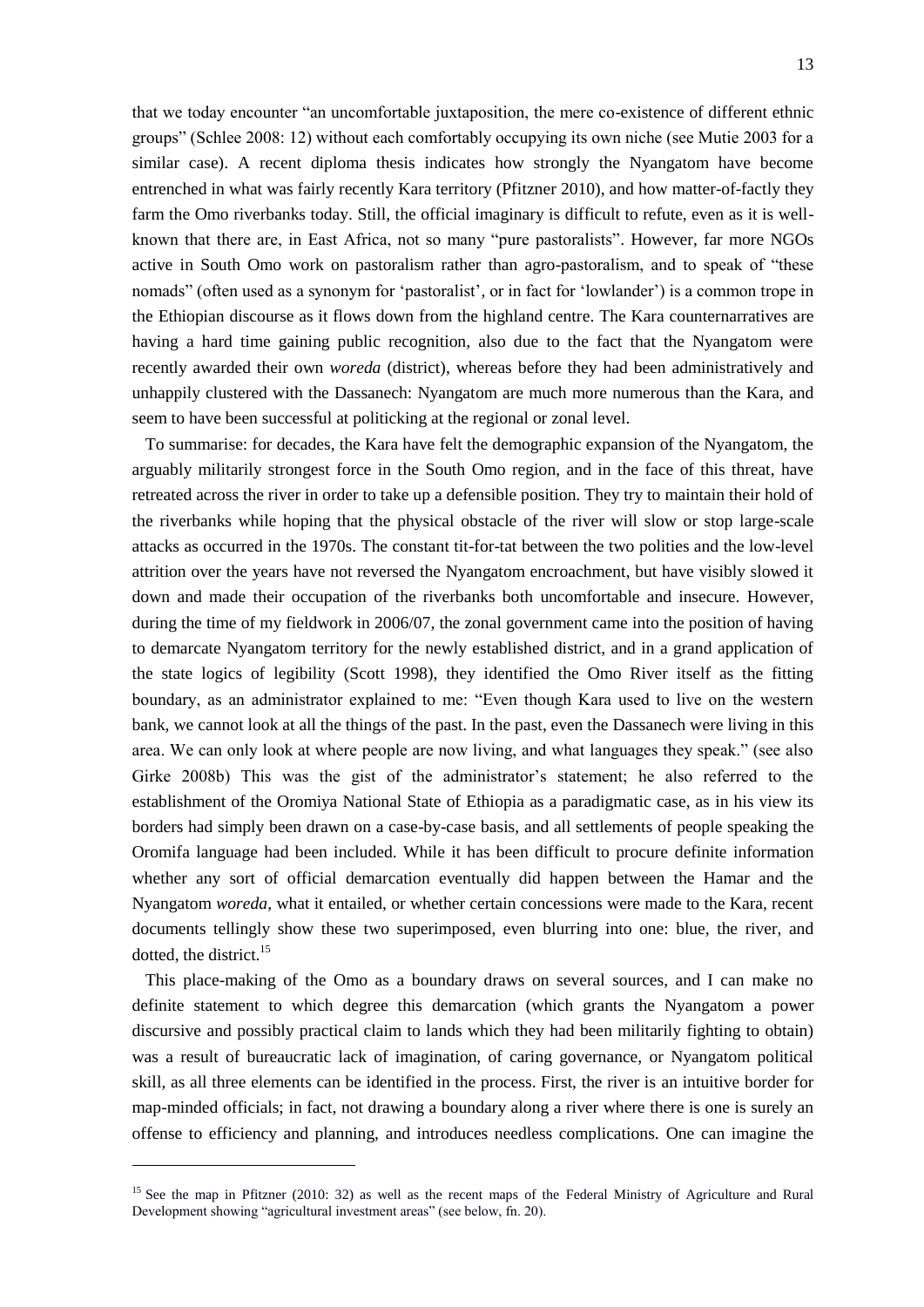difficulties of trying to register parts of the western bank as parts of the Hamar *woreda*, without having a bridge or a ferry to easily access this part from the East, where the *woreda* centers lie – it goes against all bureaucratic logic. As Scott has it, one has to comprehend "legibility as a central problem in statecraft" (1998: 2), which quite inevitably requires "abridged maps (...) [which] did not successfully represent the actual activity of the society depicted, nor were they intended to (...) Rather, they were maps that, when allied with state power, would enable much of the reality they depicted to be remade" (1998: 3). To draw the line where the river is, then, is not to misrepresent a "reality". It is a move that, at least in the long run, simplified reality, as one of its direct effects was that the Kara lost the opportunity to claim, as they had done until then, that they were defending their own territory. They do not any longer: Nyangatom farming the western bank now do so legally. This administrative decision now can be (and certainly is, on the ground) interpreted in all sorts of directions, but the thrust of this place-making project is that a clear line has been drawn, and that the messy to-and-fro across the river has been delegitimised and thus, will eventually be, eliminated.

It is no sociological news (Barth 2000) that a clear boundary can make better neighbours and that boundaries do not need to entail unequivocal distinctions – consider the boundary between land and sea, as it is shifted by the tides, and the fence which helps interaction across it. However, this is not what plays out here – the claim that the Nyangatom were only interested in water and not in fields, along with the drawing of the new boundary, worked against a flexible notion of boundary, or even borderland, or buffer zones, or any other such modification of the basic notion of a dividing line. What has sprung up on, in, and on top of the Omo River is a line that serves to separate, a boundary claimed and made; it is a separation which is at once seemingly natural, a physical obstacle, and a social deterrent. This quite transcendent boundary-character of a river such as the Omo and its intuitively grasped boundaryness, as seen from the perspective of a state, is of course (at least in the short run) fallacious and dangerous. For the Kara, who lived on the river as a whole – as a productive ecological entity – any plausible boundary would have been located somewhere along the (less productive) adjacent savannah on either side. This line, as it was drawn, does not successfully separate or create a buffer between the two conflict parties, the Kara and Nyangatom: they are more tightly entangled than ever. The separation as such aggravates their conflict, as some Kara have lost all their land-holdings; and with an impending sense of doom, many Kara are aware that the fruit of their decades-long struggle, the maintenance of the basis of their autonomy at the edge of the empire, has been snatched away from them.

#### **Resource**

-

On a map of the Omo Valley I once saw a bracketed comment next to the name "Cherre" (meaning Kara): "not usable".<sup>16</sup> The "Cherre" were not the intended addressees of this map, thus it is no surprise that people living there and 'using' the land in their own way does not enter into attempts to make the topography legible and see where it can be integrated into larger economic planning. Thus, "not usable" was for a long time correct, as much of the Lower Omo Valley was not usable

<sup>&</sup>lt;sup>16</sup> While I cannot identify that map at this time, the point made stands even without this one piece of apt illustration: all over the world, it is common that land not used in a way amenable to the nationalist project is considered either "empty" or "unused" (e.g. see Posey 1996: 123ff for the case of the Kayapó in Amazonia). Carr shares that the entire Ethiopian/Kenyan transborder region was seen as a "wasteland" (2012: 67) and treated accordingly.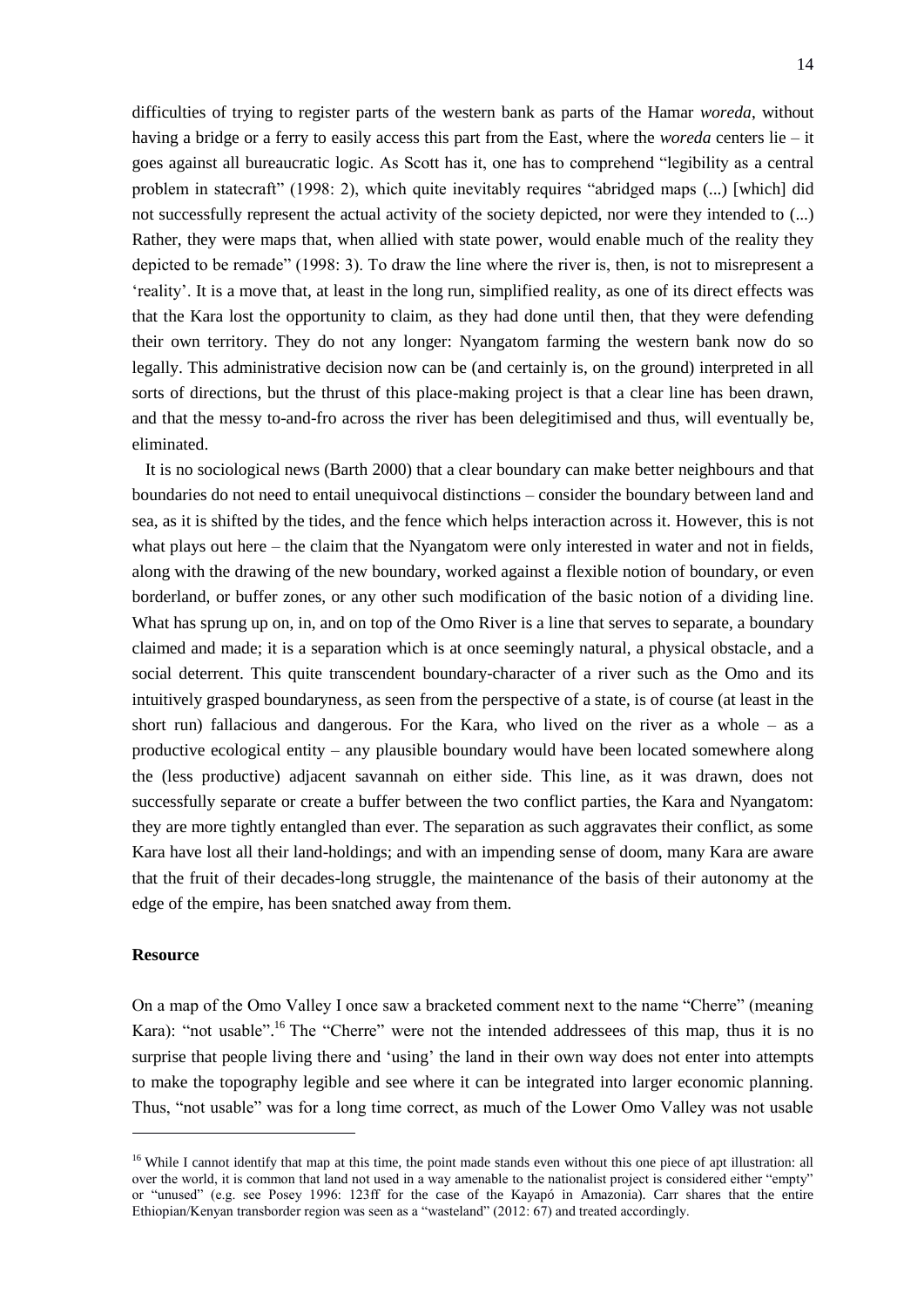for state purposes. There was neither sufficient infrastructural capacity for transportation, i.e. roads and bridges, nor was the rainfall sufficient for non-irrigated farming. Irrigation was not an option on a large scale, because the Omo River, with its seasonal fluctuation and its occasional floods, provided none of the necessary conditions to establish worthwhile irrigation farms that could produce an extractable surplus of cash crops. Even at the small irrigation site (*irrsha*), which was set up for Kara interested in crop diversification and farming throughout the year on the peninsula west of Dus village (see Map 1), the little pump was sometimes submerged by the rising waters, as people were unable to pull it up to the top of the riverbanks in time.<sup>17</sup>

Official perspectives, then, have been portraying the Omo Valley as an unproductive, insecure, irritating part of the country. This is despite the growing tourism industry, as the region itself hardly benefits from whatever money is made by tour operators. The main irritant is the perennial river, with very thinly settled land around it, which refused integration into the national economy due to its material intractability and the "pastoralist" people's lack of interest to submit to labour regimes, which would keep them busy over the whole year and enable them to produce a surplus (which in turn would lend itself to appropriation by others).

Only recently has it become imaginable and feasible to finally overcome the frustrating statement of "not usable":<sup>18</sup> further upriver, large hydroelectric dams are being built and large portions of land along the river are allocated to commercial farms. The Gibe I Dam with the additional power station Gibe II is already in operation, even as Gibe II was put out of commission by a collapsing access tunnel in 2010. Now, the Gibe III Dam is under construction, which will be the largest such plant in Africa, with an intended power output of 1870 MW and a height of 243m. The official website provides basic information on the project and in strong words asserts its viability,  $19$  even as a number of INGOs and concerned individuals (including, most famously, the palaeontologist Richard Leakey) are in stiff opposition to the project. Critics claim it has been poorly designed, was improperly awarded to constructors, came with an insufficient downstream impact assessment, and will produce a "broad range of negative effects, some of which would be catastrophic to both the environment and the indigenous communities living downstream" (Leakey 2009).<sup>20</sup> The "Friends" of Lake Turkana", based in Kenya and headed by Goldman Environmental Prize-winner Ikal Angelei, have consistently tied the planned dam to catastrophic impacts on the water level of the Kenyan Lake Turkana, with corresponding damages to the resident population and their livelihood,

<sup>&</sup>lt;sup>17</sup> This site was set up and maintained by EPARDA (Ethiopian Pastoralist Research and Development Association). There have been other attempts to establish irrigation schemes both at Kangaten in Nyangatom territory, as well as in Dassanech. Their history has not been written yet; but see Carr (2012) for some basic data.

 $18$  Oliver Tappe points out that there is – for Southeast Asia – already a corpus on the "resource frontier" (e.g. Barney 2009). While pertinent, this notion and this parallel cannot be further explored here.

 $19$  See http://www.gibe3.com.et/ (access date 2013/05/16).

<sup>&</sup>lt;sup>20</sup> For the critical views, the NGO "International Rivers" provides much information and has collected a number of official and independent reports (see http://www.internationalrivers.org/more?tid=647&type=documents for an overview, access date 2010/06/12), and the African Resources Working Group (ARWG, a group of scholars preferring to remain anonymous) has compiled "A commentary on the environmental, socioeconomic and human rights impacts of the proposed Gibe III hydrodam in the Lower Omo River Basin of southwest Ethiopia" (see http://www.arwg-gibe.org/, access date 2013/05/16). Particularly worthwhile is the recent report by Claudia Carr (2012), which provides sufficient technical, legal, and economic data to make its point convincingly, and Sean Avery"s (2012) hydrological study, which very plausibly and soberly outlines the disastrous outcomes the dam and the irrigation projects will have on the larger region. Finally, the INGO International Rivers, which has long attended the question of the dam, has released a final report on the impact of Gibe III (http://www.internationalrivers.org/files/attached-files/impact\_of\_gibe\_3\_final\_0.pdf, access date 2013/11/05).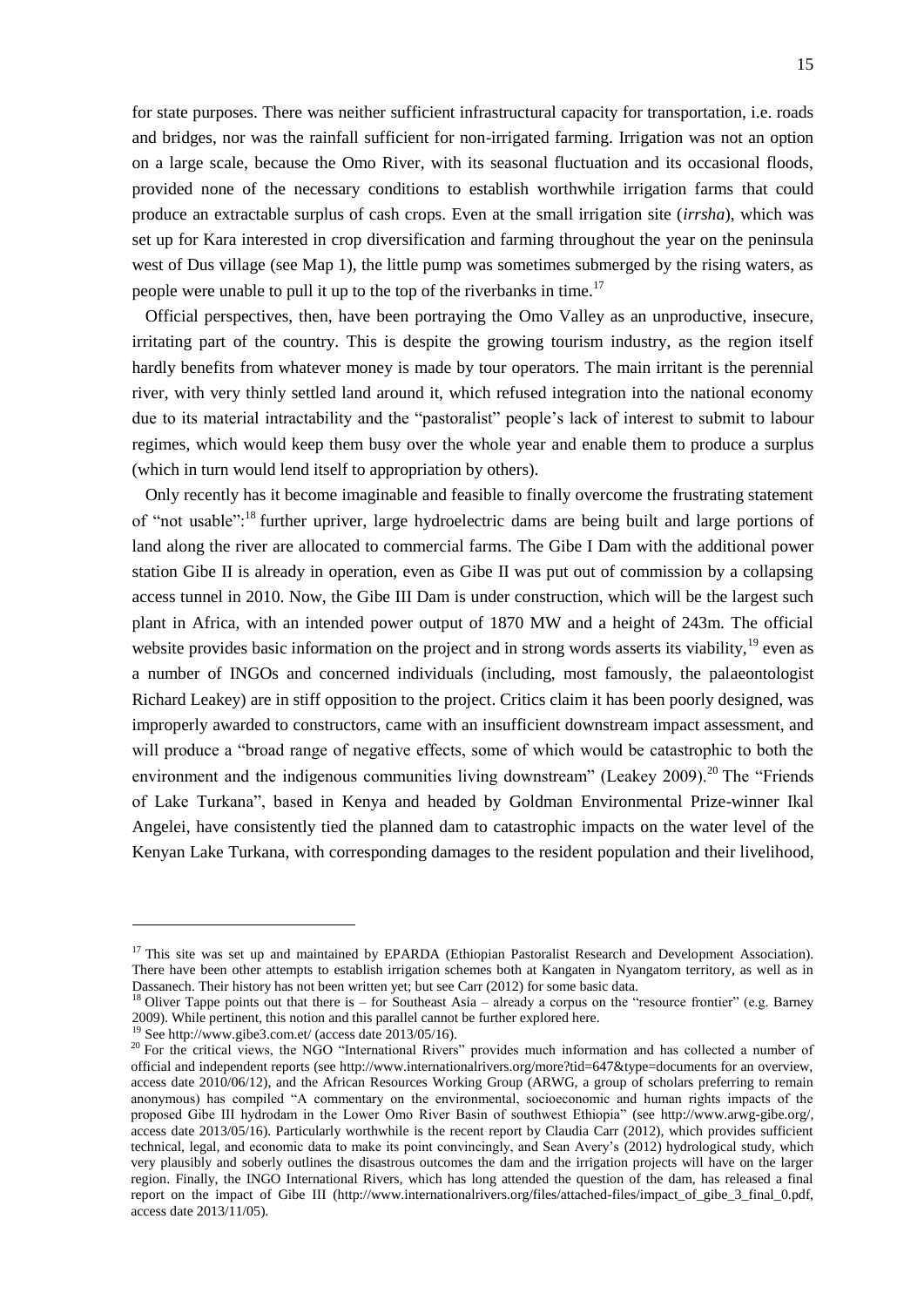and have campaigned to raise awareness of the issues both internationally as well as in Kenya.<sup>21</sup> With some effect:

"So extreme is the controversy that in December 2008, a Kenyan Member of Parliament Ekuwe Ethuro, who represents Turkana central population, recommended his government threaten war on Ethiopia for starting Gibe III dam constructions on Omo River. Ekuwe asked why Kenya is not using Egypt's policy of putting pressure on Ethiopia by threatening to go to war if Ethiopia uses the water resources.<sup>522</sup>

Ethiopian statements adhered to "the usual denial mode" (Abbink 2012: 132). The to-and-fro between proponents and opponents of Gibe III has by now become too unwieldy to discuss here, as reports conflict on even rather basic technical facts, so that there seems to be no point on which proponents and opponents agree, and especially since the debate has been mired in morally-charged accusations. These range from corruption charges and state brutality, on the one hand, to "neocolonialist meddling" and the trope of white activists or anthropologists wanting to keep Africans poor and in the dark so that their field of study or engagement does not disappear, on the other. This battle is fought via all sorts of media, but most bitterly in online forums.<sup>23</sup> To understand what is, in fact, going on it needs to be appreciated that for Ethiopia, the question of its own waters and their use by other countries has been an extremely touchy subject throughout history. The prime case here is the Nile and the relation to Egypt, a debate which has some historical continuity over centuries, as Egypt depends on waters originating in Ethiopia, which due to the vicissitudes of the terrain Ethiopia herself could not make similar use of until today. Still, the imaginary that Ethiopia might one day simply "turn off" the Nile waters is already centuries old and fundamentally informs the discussion on the Omo, especially since during colonial times coercive treaties were signed preventing Ethiopia from reducing the Nile flow for her own purposes. This makes quite clear why Ethiopians are not happy with outsiders telling them how to use their rivers.<sup>24</sup> Now, for the Omo, the debate begins anew and seems in many ways to follow the course of the debate on the Nile.

For my argument, it is central that with the Gibe III Dam, the Omo Valley has become a resource, which can be first tamed and then tapped by the Ethiopian developmental state. It is a declared goal of the dam to reduce downstream flooding, which takes on a catastrophic character in the official discourse rather than being seen as a boon of fertility – the greater the flood on the Omo, the larger the potentially arable land, and the greater the choice where to farm and whom to invite to farm alongside oneself. This misunderstanding is revealing in that the undercurrent of the river as wild and dangerous and not usable for human livelihood comes through quite strongly (see

1

<sup>21</sup> See http://www.friendsoflaketurkana.org/ and http://www.goldmanprize.org/recipient/ikal-angelei (access date  $2013/05/16$ .

<sup>&</sup>lt;sup>22</sup> See http://www.addisfortune.com/Vol%209%20No%20463%20Archive/agenda.htm (cached; access date 2013/05/16). The debate in Kenya is less heated today, but public opinion is still embattled.

<sup>&</sup>lt;sup>23</sup> Nothing illustrates this better than juxtaposing one of the online campaigns against the dam (see http://www.stopgibe3.org/, access date 2013/05/16) with the subsequent online campaign against the campaign against the dam (see http://www.petitiononline.com/GibeIII/petition.html, access date 2013/05/16). The campaign against the dam has collected 20,756 signatures at this point, the campaign against the campaign 676.

<sup>&</sup>lt;sup>24</sup> For comprehensive approaches, see Erlich (2002: 1-10) for a historical overview, and Godana (1985: 32-36) on some of the drama between the two countries over the question what right Egypt has on the Nile waters which come to 84-86% from Ethiopia. Further reading on aspects of the issue: Cascão (2009), Debay (2008), Flintan/Imeru (2002), Kendie (1999), Stroh (2006), Swain (1997), Waterbury/Whittington (1998), and Yacob/Imeru (2005); in recent months, there have been numerous developments to further complicate the matter, and impossible to pursue here. It is striking that few of the legal-minded texts on water-rights explicitly address rights of subnational groups; water-rights are mostly thought trans- or internationally. This methodological nationalism bears revision.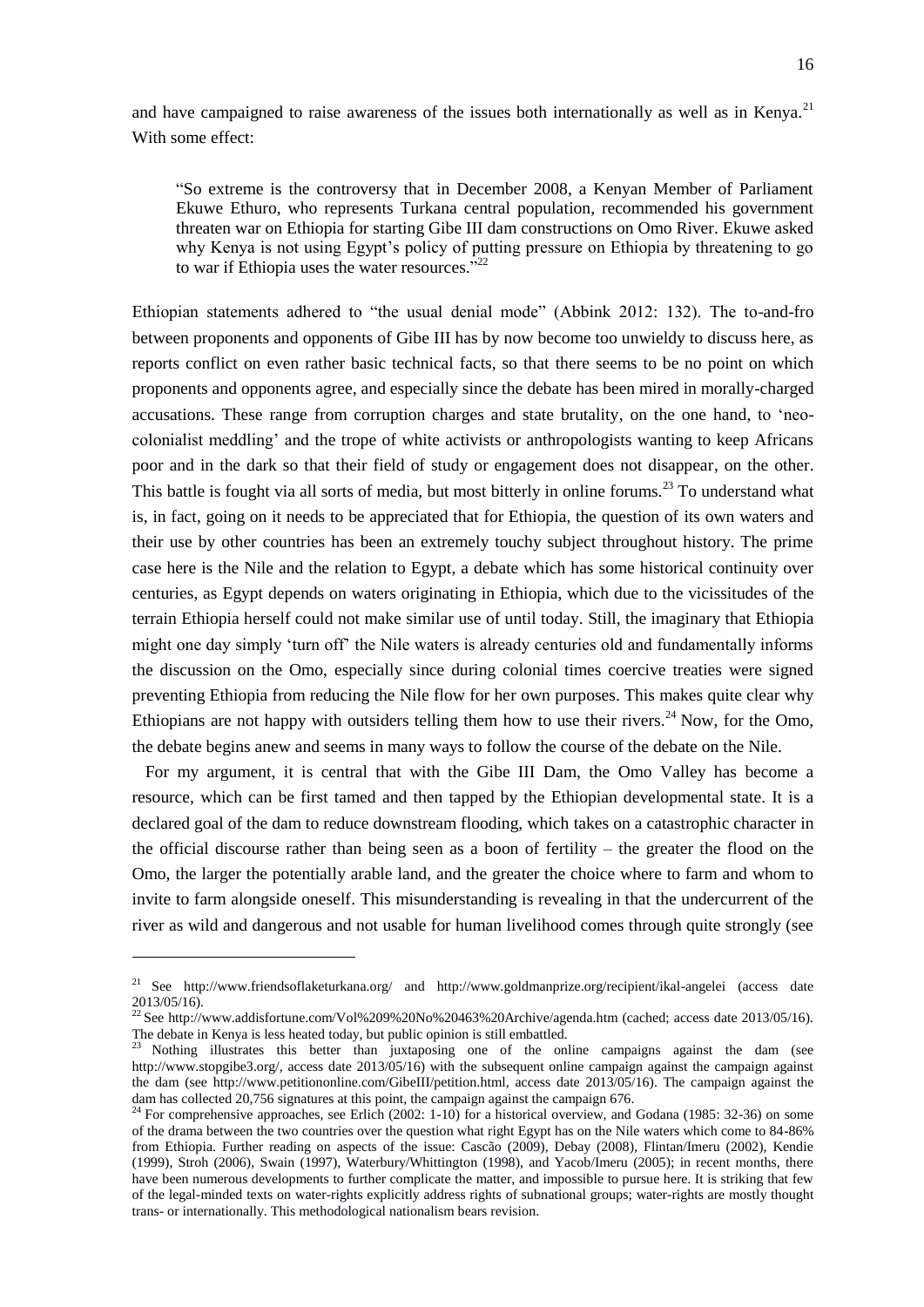Getaneh n.d.: 5). Simply put, it is false that "large unregulated floods results in severe damages to the downstream communities" or that "[t]he annual crop production in the region only lasts for three to six months of consumption while the remaining is dependent on food aid $^{25}$ , but both claims lend themselves well to the depiction of the Lower Omo as unproductive and unsustainable, side-lining the realities of the centuries-long subsistence production in the region. In fact, in a clever turn of terms, the current "natural" state of the Omo is blamed for the on-going conflicts in the region, which would allegedly not be exacerbated but eased by the Gibe III Dam:

#### Q: Could the project exacerbate ethnic conflicts in the region?

A: No, because the main cause of conflicts is water scarcity, and hence when the Gibe III dam will be operational, the excessive floods will be regulated and a controlled flooding for adequate recession agriculture and grazing will be released in a manner that will revive the flow to stable condition. The current state of frequent drought due to prolonged dry season and excessive floods during wet seasons exacerbates the ethnic conflicts in the region. (Source: http://www.gibe3.com.et/issues.html)

Upon the taming follows the tapping: with the establishment of the river's body and its waters as a resource, the entire Omo Valley has suddenly become usable as large-scale irrigation would become possible following the dam. This is a true transformation of useless land into usable area for agriculture, as seen by the state, evidenced by maps provided by the Federal Ministry of Agriculture and Rural Development that show how virtually the entire valley has been staked out as "Agricultural investment areas." Two of these maps are especially interesting for the case at hand, namely the ones for "Gnagnatom" [sic] and "Karo" [sic], offering 71,473 ha and 16,292 ha respectively to prospective investors, all of them, as the document states, "Irrigable with trans boundary Omo river.<sup>226</sup> Both these maps show the river as the boundary between the respective districts (*woreda*), but rather than exacerbate the problems caused by viewing the river as a boundary (as above), this twist actually has little effect on the Kara and Nyangatom: this drawn-up boundary is now very much only the boundary between their administrative districts. What it does demarcate is not anymore the land they were fighting over, but something zoned for industrial, irrigated agriculture: "Land suitability for high value crops mainly: cotton, sesame, ground nut, soya bean, oil palm cultivation, sugar cane, fruit crops" (ibid.). There is some duplicity here, that – for one – the uplifting of unproductive peripheral populations is proclaimed, and yet at the same time the habitat of these populations is expropriated and offered to international investors. This duplicity is the final clash site of the place-making projects. Eyesus Kebede, according to Bloomberg news agency "an agricultural-investment coordinator in the ministry" for agriculture, told their reporter that "There is ample amount of land which is not cultivated yet." The news feature, which focuses on Ethiopia"s efforts to earn/attract foreign investment, goes on stating that "Eyesus said the land in South Omo was "empty" and that the government had taken environmental

<sup>&</sup>lt;sup>25</sup> See http://www.gibe3.com.et/issues.html (access date 2013/05/16). Carr discusses this at length, giving data for regular floods, oral history accounts, and geographical aspects of the entire flood issue. In brief, she calls the official version – especially on the flood of August  $2006 - a$  fabrication, as "[d]issenting views were not tolerated" (2012: 109). Despite claims of the government, no "catastrophic losses" occurred, even as a homogenisation of media and NGO reports was achieved (2012: 74, 109–115). I was in Ethiopia at the time, reaching the Lower Omo late that month, and remember well the bemusement of local people in the face of this propaganda effort.

 $^{26}$  Two other maps show "Debub Ari" (South Ari) and "Nebremus", an area covering territory occupied today by both Dassanech and Nyangatom (compare Map 2). The plans are available at http://www.eap.gov.et/Investment-Opportunities/SNNP-Regional-State.asp (access date 2013/05/16).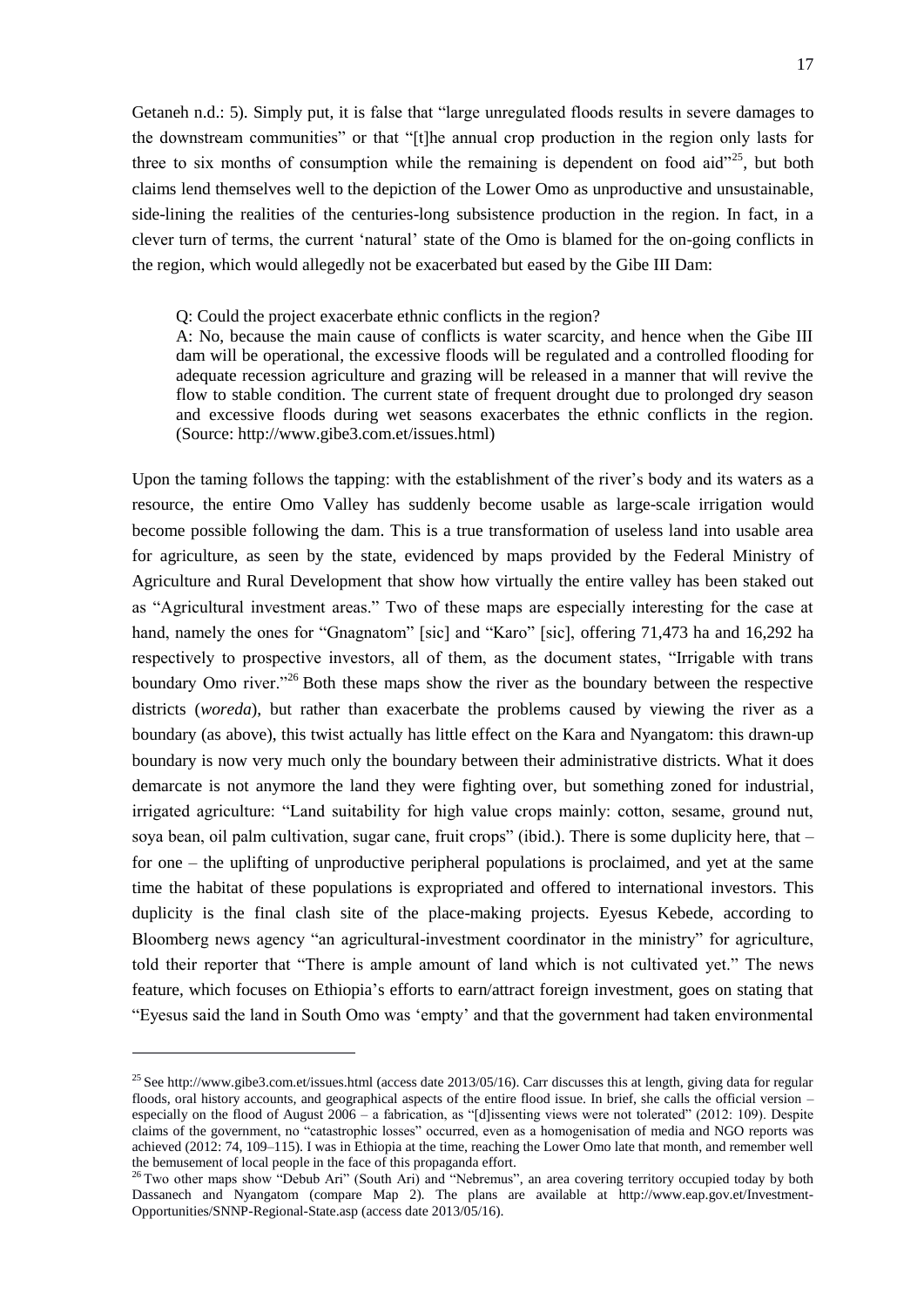and social considerations into account when allocating land for investors."<sup>27</sup> Abbink (2012: 129) emphasises that it is a common discursive tactic of states to "redefine and move local people to detach them from the land so as to make it a "free resource"".

The Ethiopian plan for electrification, irrigation, and development side-lines the notion that there could be something such as a "homeland", i.e. a place so relevant for a group"s identity so as to be inextricable from it. In times of Gibe III, the Kara need to be Ethiopians, and not Kara: "(…) the subjects and citizens of developing countries are seen as entities whose political agency and identity are to be neutralized or overcome in a technocratic discourse of developmentalism that allows no counter-voice" (Abbink 2012: 125). Even if the worst predictions of the dam critics do not come true, with the agricultural investment coming to the Omo, the political project and the ethnic identity "Kara" are coming to an end. Their subsistence and autonomous livelihood made impossible, it is not very clear what will be their eventual trajectory, but studies of other PAP ("Project-Affected People", McDowell 1996) caught in dam-induced development are pessimistic in tone as regards both their access to the benefits created by the dam and their subsequent political participation and agency in their eventual future: landlessness, joblessness, homelessness (or even, aptly, "placelessness"), marginalisation, increased morbidity, food insecurity, lost access to common property, and social disarticulation are the most likely consequences which often converge in the wake of such projects (Cernea 1996: 21f). Thayer Scudder (e.g. 1996: 65ff), who has worked extensively on the topic, provides haunting analyses of the typically disastrous, sometimes ethnocidal results of dam construction on "downstream communities". He flat out states that the promised beneficial effects of a controlled release of water from the reservoir to compensate for the natural flood have in most instances failed to materialise (1996: 65, 67), but this is precisely the only mitigating measure that was promised to the downstream communities and districts (see EEPCO 2009: 159–162; Carr 2012: 84, 115–117).

Simultaneously, the processes engendered by the conceptualisation of the river as a resource not only sweep away the experience and practice of "homeland", they also dissolve the "boundary", because nothing remains that needs to be bounded, except for administrative structures with contingent populations, populations who will soon lose all control over the riverbanks they have been struggling over for so long, which – without the annual flood – will lose their value anyway. Already in 2008, the purchase and sale of riverbank plots declined among the Kara: "It is just going to be soil, not a field – why should I buy it?" said one man to another, who had approached him to finalise an agreement, which had long been discussed.

It was again James C. Scott who argued that "the most tragic episodes of state-initiated social engineering originate in a pernicious combination of four elements", which he goes on to list. First comes "the administrative ordering of nature and society – the transformative state simplification", supplemented by "high-modernist ideology (...) a strong, one might even say muscle-bound, version of self-confidence about scientific and technical progress", both exacerbated by "an authoritarian state that is willing and able to use the full weight of its coercive power to bring these high-modernist designs into being", and finally "a prostrate civil society that lacks the capacity to resist these plans" (Scott 1998: 4f). These elements can all be found in the attempts to push through the Gibe III Dam against all outside advice and outrage, and the belief that it is in fact possible to implement such mega-projects with total control over the eventual outcomes. As Joanna Pfaff-

<sup>&</sup>lt;sup>27</sup> See http://www.bloomberg.com/apps/news?pid=20601116&sid=aJEzbUEy4xTE (access date 2013/05/16).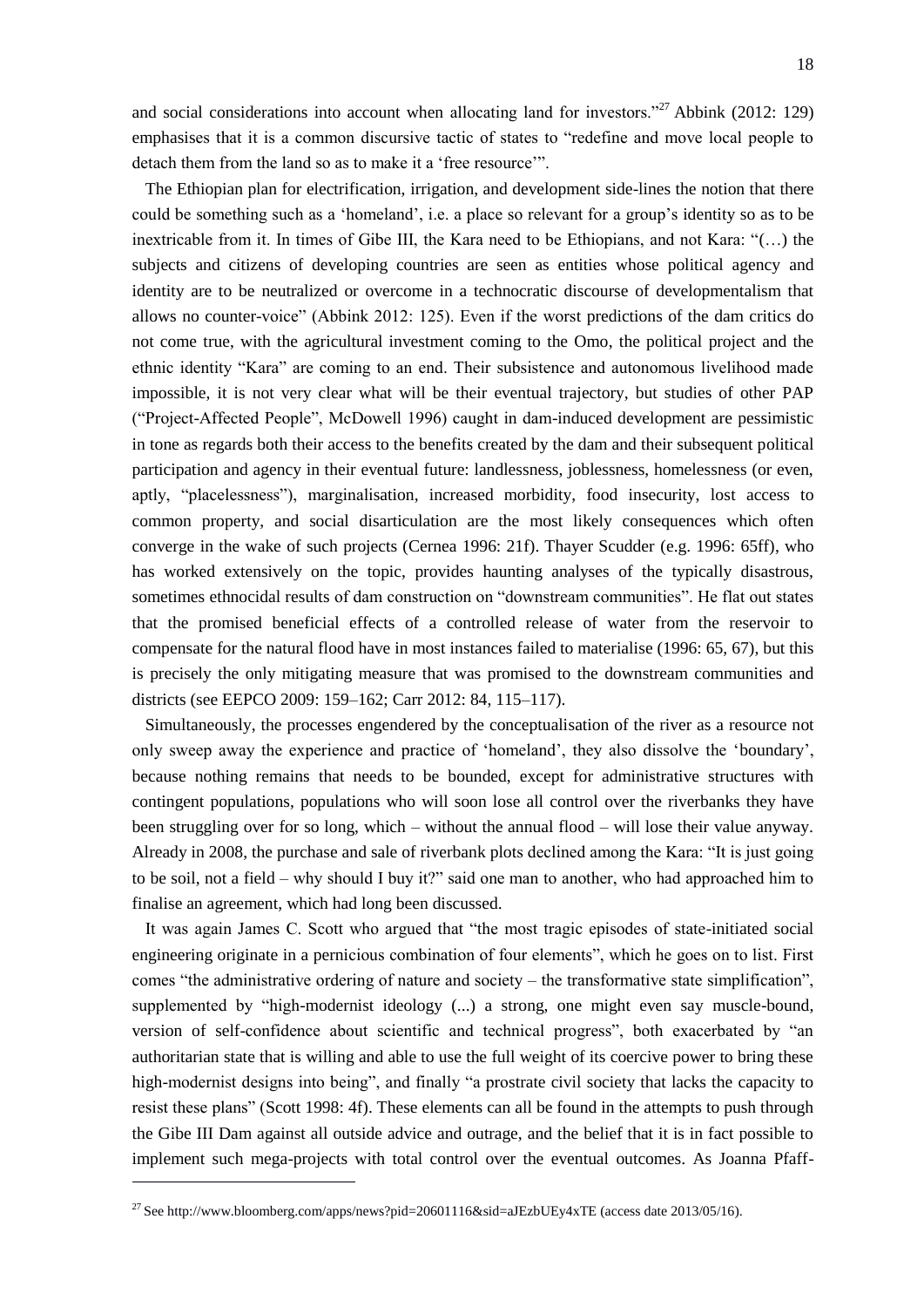Czarnecka (2007: 429) has stated with appropriate bluntness in the context of dam-building in India and Nepal, "the world audience may be too optimistic regarding current potentials to realize human rights". Gibe III was to be finished in 2012, and will likely be delayed until at least 2014,<sup>28</sup> but the writing is on the wall. Last year, the first farm sprang up in central Kara, and large tracts of savannah are being cleared of all vegetation for a second, larger installation in the south, while Kara daily life and agriculture continues, but it is confined to the riverbanks. Regarding water use, erosion, and access, the years 2014–2016 will be the touchstone for the ecological future of the valley and its Kara, Nyangatom, and Mursi inhabitants.<sup>29</sup>

### **Conclusion: the culmination of place-making on the Lower Omo**

"Undoubtedly, the world view of the state builders will prevail, and the Mursi world is destined for extinction. This would be a matter of regret for many reasons, but it is not a feeling one could reasonably expect Ethiopian nationalists to share." (Markakis 2011: 358)

I bring my own biases into this issue. Having done research with the Kara, having literally cultivated those troubled riverbank fields with and among my friends and hosts, I was appalled by the so suddenly increasing insecurity of their livelihood and their similarly increasing danger of violence and potential displacement. The bare soil where once was living savannah in the southern part of Kara is downright frightful. This, however, is somewhat beside the point of this text. That point being: place-making projects are all built on underlying assumptions about people and their ways in the world. Even when we grant (purely for the sake of argument) that all three placemaking projects discussed here were not strategically duplicitous, i.e. the Kara did not invent their history with the intention to cover up the fact that the first-comers (the Moguji) did use the fields and did cultivate sorghum since before the Kara"s arrival; that the river was suggested as a boundary out of a sincere belief that it would stop the perpetual bloodshed, and not because the administration aimed at bureaucratically handing to the Nyangatom what they could not attain by the power of their rifles; and that the dam is truly intended to uplift the millions of Ethiopians having to cope with a partial or even complete lack of electricity, and is not a giant scheme to benefit mostly officials and contractors (compare Alvares and Billorey 1987); even then, they all carry implications about the relationship between the land and the people who are only very few steps removed from the situation, literally, on the ground.

In an ironic twist, the dam project, far upriver from the lands of the Kara and Nyangatom, might succeed where successive administrations have failed, where the conquest remained incomplete, and where policemen still fear to tread: by depriving the agro-pastoralists of South Omo of their means of subsistence and eroding the basis of their identity, the dam just might successfully subdue the obstinately autonomous polities alongside the river it aims to tame, also making the people more amenable to hands-on governance and the "undisputed hegemony" (Abbink 2012: 128) that was elusive for so long. That it does so by eroding the basis of all community and agency – namely

<sup>28</sup> According to a report on newbusinessethiopia.com at http://newbusinessethiopia.com/index.php?option=com \_content&view=article&id=975%3Aethiopias-gibe-iii-hydropower-completion-likely-to-delay-&catid=38%3Ag overnment&Itemid=38 (accessed 2013/05/23).

 $29$  I have no information how this affects the pastoralist practices of the Kara (and the Hamar). There have been no reports of violence from either side; an unknown number of Kara have sought employment at the farms. The Kara are not involved in the planning process and have no knowledge of future developments.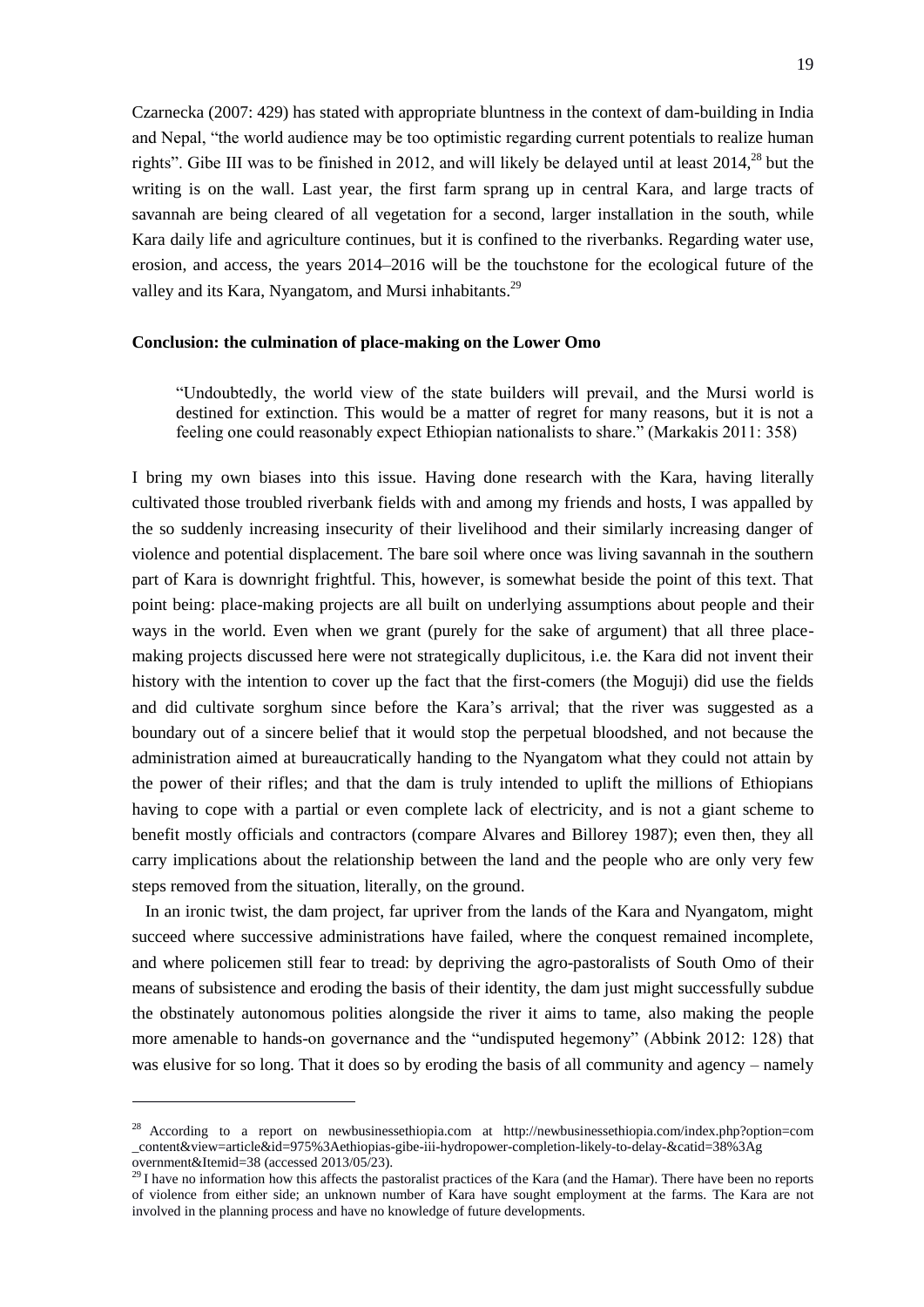20

the subsistence basis – and threatening to turn both groups into "social disarticulated" people practically guarantees considerable suffering and destitution.

The other irony is that the mythic Kara also saw the river as an untapped potential, not adequately exploited by the hunting and gathering Moguji, and just as the Kara denounced the mythic Moguji as unable to utilise the river, so does the contemporary national discourse denounce the Kara as well as all other populations along the Omo River as basically deprived and incompetent to maintain their livelihood (Getaneh n.d.: 5), whereas the precise opposite is the case. Refusing outside interference, the nationalist supporters of the dam are themselves reproducing a "homeland" argument by tying the use of the river waters to the Ethiopian identity itself.

I already referred to Scott"s discussion of populations who chose to live at the edge or outside of the state, by placing themselves in inaccessible and "unproductive" places, and who even – as by his claims – adopted social structures which were intentionally intractable to direct or even indirect rule. The Kara were not even much affected by the early Ethiopian imperial policy of sending out *neftenya* settler-soldiers in a variant of internal colonialism (compare Scott 2009: 12), as the lands by the Omo were known for being malarial and the people too wild to submit to serfdom (Girke 2008a). The Nyangatom themselves are trying to escape from another crowded place, the triangle between Kenya, Sudan, and Ethiopia, and have now pushed up to the banks of the Omo River as far as they can (Carr 2012: 162). Now, as Gellner put it, such marginal tribalism is not a throwback, or some splinter population left behind by the development of the centre, instead it "knows what it rejects" (1969, quoted in Scott 2009: 30). This choice will no longer be offered (see Abbink 2012: 133); this option of rejection has disappeared. Today, the valley has become the site where everybody"s flight ends, as all previous place-making projects at this African frontier dwindle into insignificance, overruled and overshadowed by the mighty reservoir wall of Gibe III. In this shadow, it seems that turning agro-pastoralists into dependent workers is a central element of the Ethiopian fast track to development, and that some people might consider unskilled wage labour on sugar or cotton plantations without any legal or social securities as "more developed" than subsistence farming. Creating this sort of dependence, however, demands the acknowledgement of one"s obligations towards these populations. There is no evidence that such a sense of responsibility towards the marginalised groups on the Omo is inscribed in current policies and will be implemented in any palpable way beyond paternalistic subjection to yet further transformation schemes such as resettlement. If that turns out to be true, not only will the Kara and other "fugitive" people be proven right in their ultimately only passingly successful attempt to escape from the callous centre: Ethiopia, by focusing on high modernist imaginaries and short-sighted top-down transformation, will be destroying what should be cherished by Ethiopians themselves – the diversity of livelihood, the self-reliance of its people, the variations in culture and community, local ecological knowledge, and particularly the possibility of a mutual political culture, which affords everybody a voice and the opportunity to participate on their own terms in processes that so fundamentally transform their lives.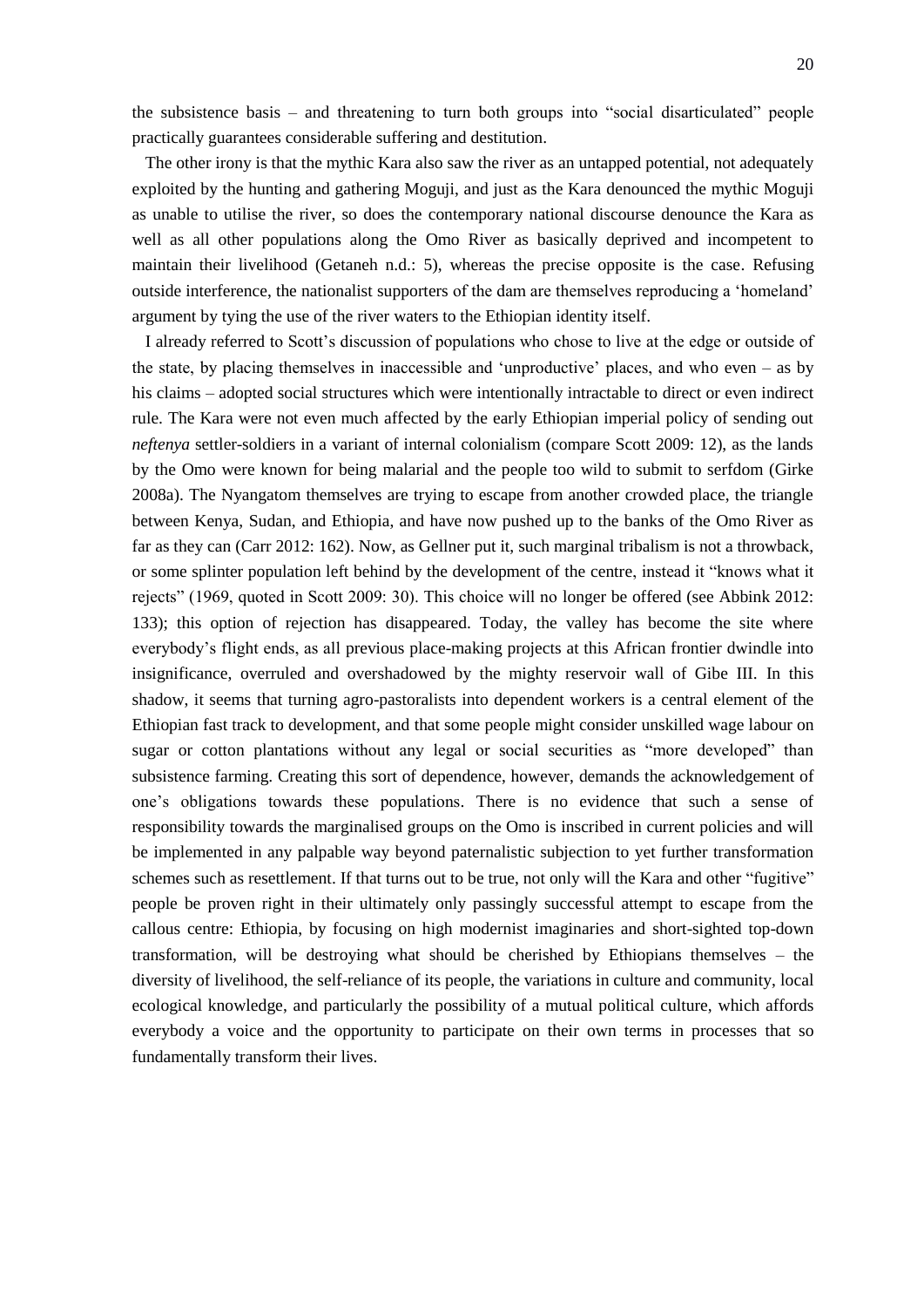#### **References**

Abbink, Jon. 2012. Dam Controversies: contested governance and developmental discourse on the Ethiopian Omo River dam. *Social Anthropology* 20(2): 125–144.

Alvares, Claude and Ramesh Billorey. 1987. Damning the Narmada: the politics behind the destruction. *Ecologist* 17(2–3): 62–73.

Alvarsson, Jan-Åke. 1989. *Starvation and Peace or Food and War? Aspects of armed conflict in the Lower Omo Valley.* Uppsala Research Reports in Cultural Anthropology Vol. 8. Uppsala: Department of Cultural Anthropology at the University of Uppsala.

Avery, Sean. 2012. *Lake Turkana and the Lower Omo: hydrological impacts of major dam and irrigation developments.* Vol. 1: Report. Oxford: African Studies Centre, University of Oxford. Available online at http://www.africanstudies.ox.ac.uk/sites/sias/files/documents/ Executive%20Summary%20%26%20Introduction.pdf (accessed on 4 November 2013).

Barney, Keith. 2009. Laos and the Making of a "Relational" Resource Frontier. *The Geographical Journal* 175(2): 146–159.

Barth, Fredrik. 2000. Boundaries and Connections. In: Anthony P. Cohen (ed.). *Signifying Identities. Anthropological perspectives on boundaries and contested values.* London: Routledge, pp. 17–36.

Bassi, Marco. 2009. Group Formation in the Lower Omo Valley: cataclysm, migration and amalgamation in local historical traditions. Presentation at the workshop *Anthropology and History along the Omo (AHRC Workshop)* on 25 September 2009, African Studies Center, University of Oxford.

Bassi, Marco. 2011. Primary Identities in the Lower Omo Valley: migration, cataclysm, conflict and amalgamation, 1750–1910. *Journal of Eastern African Studies* 5(1): 129–157.

Butzer, Karl W. 1971. *Recent History of an Ethiopian Delta: the Omo River and the level of Lake Rudolf.* Department of Geography Research Paper no. 136. Chicago: University of Chicago.

Carr, Claudia. 2012. *Humanitarian Catastrophe and Regional Armed Conflict Brewing in the Transborder Region of Ethiopia, Kenya and South Sudan: the proposed Gibe III dam in Ethiopia.* Report released by the Africa Resources Working Group. Available online at: http://www.arwggibe.org/uploads/Carr\_ARWG\_Gibe\_III\_Report\_Dec\_2012.pdf (accessed on 16 May 2013).

Cascão, Ana Elisa. 2009. Changing Power Relations in the Nile River Basin: unilateralism vs. cooperation? *Water Alternatives* 2(2): 245–268.

Cernea, Michael M. 1996. Understanding and Preventing Impoverishment from Displacement – Reflections on the State of Knowledge. In: Christopher McDowellc (ed.). *Understanding Impoverishment. The consequences of development-induced displacement*. Providence, Oxford: Berghahn, pp. 13–32.

Debay, Tadesse. 2008. The Nile. Is it a curse or a blessing? *Institute for Security Studies Paper*  174: 1–27.

EEPCO (Ethiopian Electric Power Company). 2009. *Environmental and Social Management Plan*. Available online at: http://www.gibe3.com.et/Environmental.htm (accessed on 16 May 2013).

Erlich, Haggai. 2002. *The Cross and the River. Ethiopia, Egypt, and the Nile.* Boulder, London: Lynne Rienner.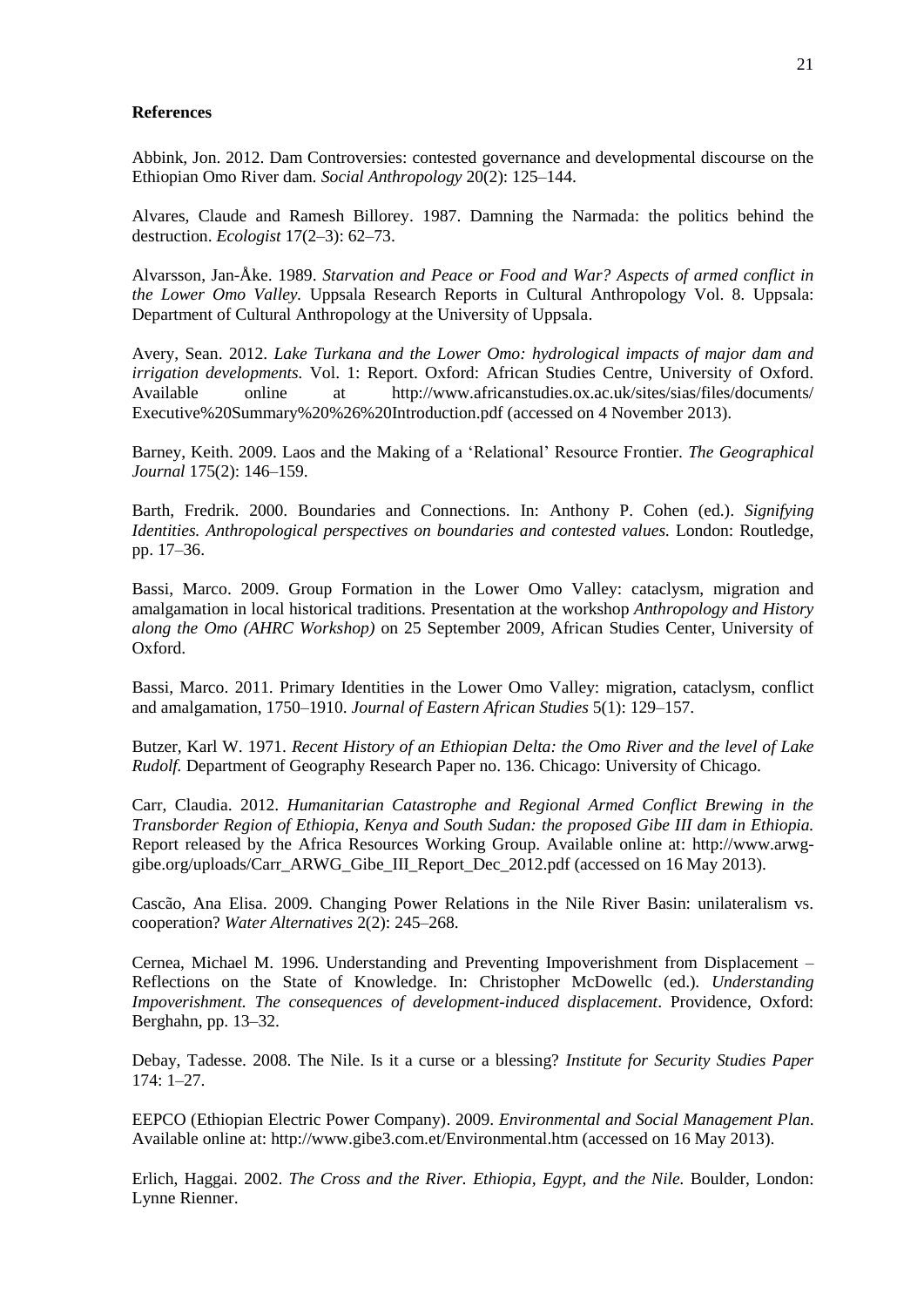Evans-Pritchard, Edward E. 1940. *The Nuer. A description of the modes of livelihood and political institutions of a Nilotic people.* Oxford: Clarendon.

Ferguson, R. Brian and Neil L. Whitehead. 2000 [1992]. The Violent Edge of Empire. In: R. Brian Ferguson and Neil L. Whitehead (eds.)*. War in the Tribal Zone. Expanding states and warfare* Santa Fe: School of American Research, pp. 1–30.

Flintan, Fiona and Imeru Tamrat. 2002. Spilling Blood over Water? The case of Ethiopia. In: Jeremy Lind and Kathryn Sturman (eds.). *Scarcity and Surfeit. The ecology of Africa's conflicts*. Pretoria: Institute for Security Studies, pp. 243–319.

Gabbert, Echi Christina and Sophia Thubauville (eds.). 2011. *To Live with Others. Essays on cultural neighborhood in southern Ethiopia.* Köln: Rüdiger Köppe.

Gellner, Ernest. 1969. *Saints of the Atlas*. London: Weidenfeld.

Getaneh Kibret. n.d. *Distorted Facts vs. the Reality: the actual pictures of Gibe III hydroelectric project*. Available online at: http://www.gibe3.com.et/Publication4.pdf (accessed on 16 May 2013).

Girke, Felix. 2008a. The *ädamo* of the Kara. Rhetoric in social relations on the Lower Omo. Unpublished PhD Dissertation. Halle (Saale): Martin Luther University Halle-Wittenberg.

Girke, Felix. 2008b. The Kara-Nyangatom War of 2006–07: dynamics of escalating violence in the tribal zone. In: Eva-Maria Bruchhaus and Monika E. Sommerx(eds.). *Hot Spot Horn of Africa Revisited: approaches to make sense of conflict.* Berlin: Lit, pp. 192–207.

Girke, Felix. 2011. Bondfriendship in the Cultural Neighborhood. Dyadic ties and their public appreciation in South Omo. In: Echi Christina Gabbert and Sophia Thubauville (eds.). *To Live with Others. Essays on cultural neighborhood in southern Ethiopia* Köln: Rüdiger Köppe, pp. 68–98.

Godana, Bonaya Adhi. 1985. *Africa's Shared Water Resources. Legal and institutional aspects of the Nile, Niger and Senegal river systems.* London: Frances Pinter; Boulder: Lynne Rienner.

Kendie, Daniel. 1999. Egypt and the Hydro-politics of the Blue Nile River. *Northeast African Studies* N.S. 6(1–2): 141–169.

Kopytoff, Igor (ed.). 1989. *The African Frontier. The reproduction of traditional African society.* Bloomington: Indiana University Press.

Laurie, Nina. 2004. Dams. In: Stephan Harrison, Steve Pile and Nigel J. Thrift (eds.). *Patterned Ground. Entanglements of nature and culture.* London: Reaktion, pp. 157–159.

Leakey, Richard. 2009. *The Gibe III Dam Must be Stopped*. Available online at: http://richardleakey.wildlifedirect.org/2009/03/26/the-gibe-iii-dam-must-be-stopped/ (accessed on 16 May 2013).

Markakis, John. 2011. *Ethiopia. The last two frontiers.* Woodbridge: James Currey.

Matsuda, Hiroshi. 1996. Riverbank Cultivation in the Lower Omo Valley: the intensive farming system of the Kara, Southwestern Ethiopia. In: Shun Sato and Eisei Kurimoto (eds.). *Essays in Northeast African Studies. Senri Ethnological Studies* 43. Osaka: National Museum of Ethnology, pp. 1–28.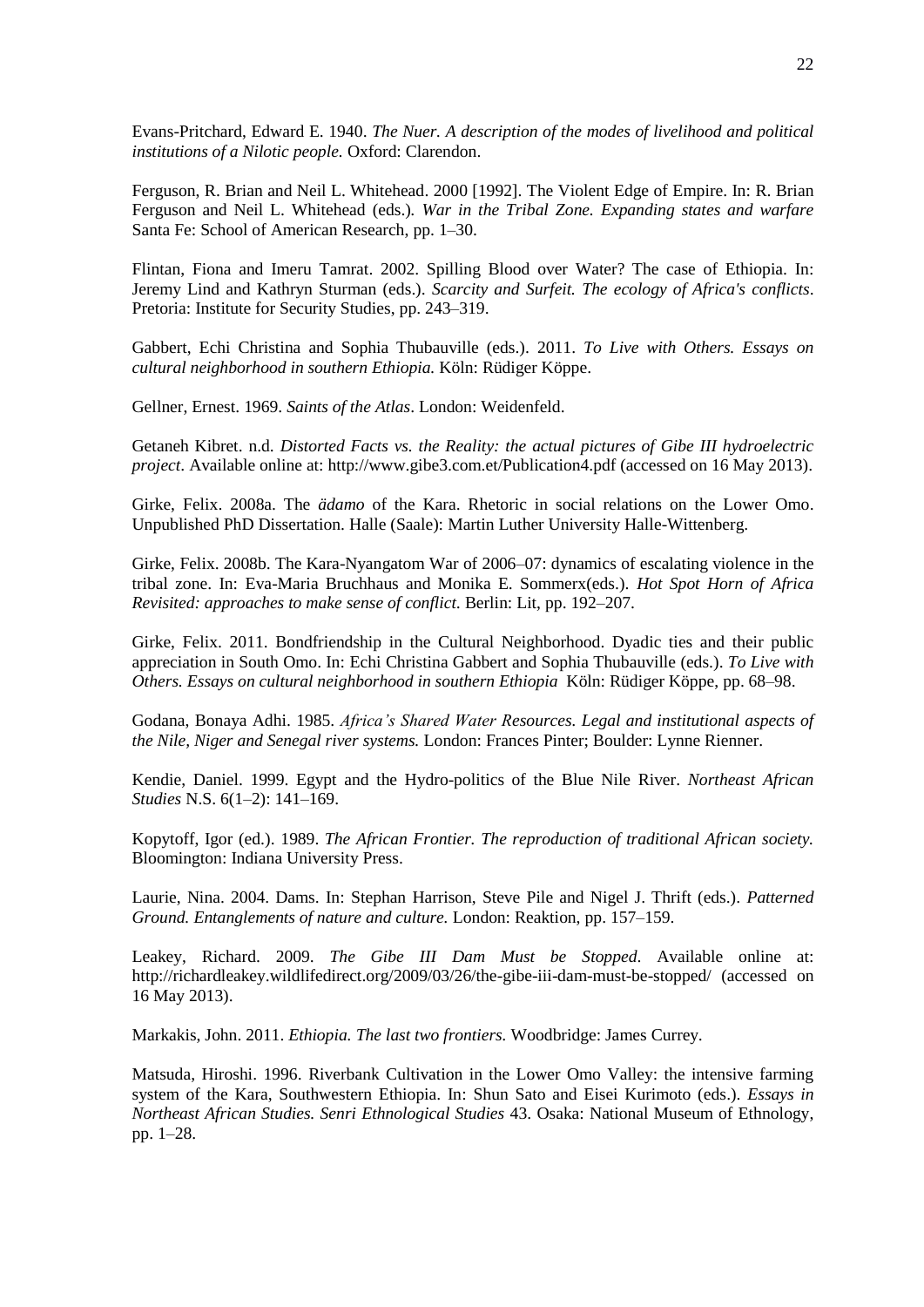Mburu, Nene. 2003. Delimitation of the Ilemi Triangle: a history of abrogation of responsibility. *African Studies Quarterly* 6: 4. Available online at: http://web.africa.ufl.edu/asq/v7/v7i1a2.htm (accessed on 09 December 2013).

McDowell, Christopher. 1996. Introduction. In: Christopher McDowell (ed.). *Understanding Impoverishment. The consequences of development-induced displacement.* Providence, Oxford: Berghahn, pp. 1–11.

Mutie, Pius. 2003. "In Spite of Difference": making sense of the co-existence between the Kamba and the Maasai peoples of Kenya. Unpublished PhD dissertation. Bielefeld: Faculty of Sociology, Bielefeld University.

Pfaff-Czarnecka, Joanna. 2007. Challenging Goliath: people, dams, and the paradoxes of transnational critical movements. In: Hiroshi Ishii, David N. Gellner and Katsua Nawa (eds.). *Social Dynamics in Northern South Asia. Vol. 2: Political and social transformations n North India and Nepal.* Tokyo: Manohar, pp. 421–457.

Pfitzner, Julia. 2010. "Unser Kalender funktioniert nicht mehr!" Ernährungssicherheit und Anpassung im Zeichen des Klimawandels. Ein Fall von Agro-Pastoralisten in Südäthiopien. Unpublished Diploma Thesis. Bonn: Geographisches Institut der Rheinischen Friedrich-Wilhelms-Universität.

Posey, Darrell A. 1996. The Kayapó Indian protests against Amazonian dams: successes, alliances and un-ending battles. In: Christopher McDowell (ed.). *Understanding Impoverishment. The consequences of development-induced displacement.* Providence, Oxford: Berghahn, pp. 123–138.

Schlee, Günther. 2008. *How Enemies are Made: towards a theory of ethnic and religious conflict.* Oxford, New York: Berghahn.

Scott, James C. 1998. *Seeing Like a State: how certain schemes to improve the human condition have failed.* New Haven, London: Yale University Press.

Scott, James C. 2009. *The Art of Not Being Governed: an anarchist history of upland Southeast Asia.* New Haven, London: Yale University Press.

Scudder, Thayer. 1996. Development-induced Impoverishment, Resistance and River-basin Development. In: Christopher McDowell (ed.). *Understanding Impoverishment. The consequences of development-induced displacement.* Providence, Oxford: Berghahn, pp. 49–76.

Shea, Neil. 2010. Africa"s Last Frontier. Ethiopia"s Omo Valley is still a place ruled by ritual and revenge. But change is coming from upriver. *National Geographic* 217(3): 96–123.

Sobania. 1980. The Historical Traditions of the Peoples of the Eastern Lake Turkana Basin c. 1840–1925. Unpublished PhD thesis. London: University of London, School of Oriental and African Studies.

Strecker, Ivo. 1976. Traditional Life and Prospects for Socio-economic Development in the Hamar Administrative District of Southern Gamu Gofa. A report to the Relief and Rehabilitation Commission of the Provisional Military Government of Ethiopia. Unpublished Manuscript.

Stroh, Kassian. 2006. Der Konflikt um das Wasser des Nils. In: Peter Imbusch and Ralf Zoll (eds.). *Friedens- und Konfliktforschung. Eine Einführung.* 4th revised edition. Wiesbaden: Verlag für Sozialwissenschaften, pp. 287–308.

Swain, Ashok. 1997. Ethiopia, the Sudan, and Egypt: the Nile river dispute. *The Journal of Modern African Studies* 35: 675–694.